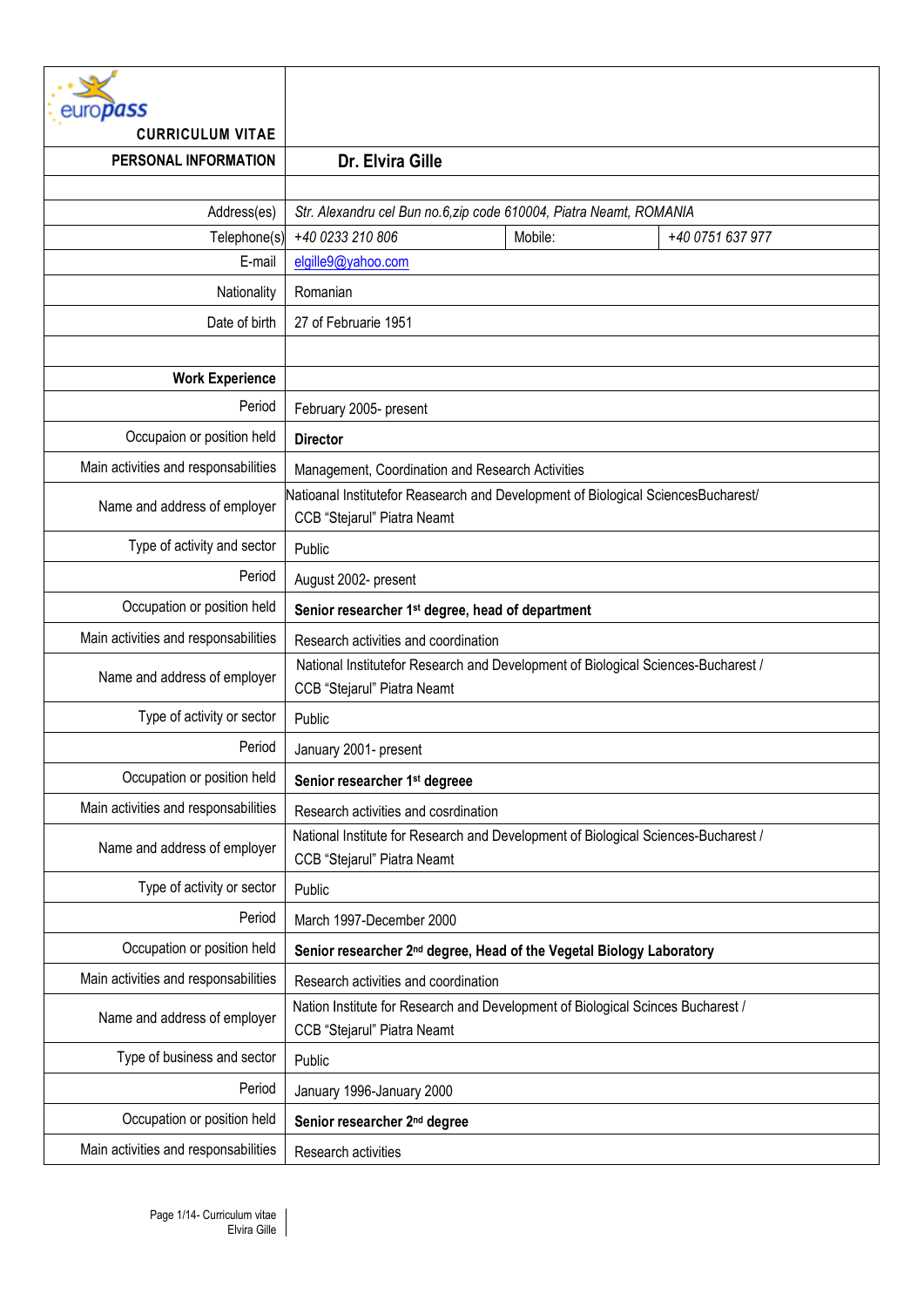| Name and address of employer                                  | National Institute for Research an Development of Biological Sciences-Bucharest /<br>CCB "Stejarul" Piatra Neamt |  |  |
|---------------------------------------------------------------|------------------------------------------------------------------------------------------------------------------|--|--|
| Type of business or sector                                    | Public                                                                                                           |  |  |
| Period                                                        | August 1990-January 1996                                                                                         |  |  |
| Occupation and position held                                  | Biologist, researcher                                                                                            |  |  |
| Main activities and responsabilities                          | Research activities                                                                                              |  |  |
| Name and address of employer                                  | Institute of Biology - Biological, Geographical and GeologicalResearch Station "Stejarul" Piatra Neamt           |  |  |
| Type of business or sector                                    | Public                                                                                                           |  |  |
| Period                                                        | April 1987- August 1990                                                                                          |  |  |
| Occupation or position held                                   | <b>Biologist</b>                                                                                                 |  |  |
| Main activities and responsabilities                          | Research activities                                                                                              |  |  |
| Name and address of employer                                  | Institute of Biology - Biological, Geographical and Geological Research Station "Stejarul"                       |  |  |
| Type of business or sector                                    | Public                                                                                                           |  |  |
| Period                                                        | September 1979-March 1987                                                                                        |  |  |
| Occupation or position held                                   | <b>Biologist</b>                                                                                                 |  |  |
| Main activities and responsabilities                          | Research activities                                                                                              |  |  |
| Name and address of employer                                  | Biological, Geographical and Geological research Station "Stejarul", Pangarati, Neamt                            |  |  |
| Type of business or sector                                    | Public                                                                                                           |  |  |
| Period                                                        | September 1978- July                                                                                             |  |  |
| Occupation or position held                                   | <b>Highschool teacher</b>                                                                                        |  |  |
| Main Activities and responsabilities                          | Teaching and education                                                                                           |  |  |
| Name and address of employer                                  | Technical Highschool No. 1, Zalau, Salaj                                                                         |  |  |
| Type of activity or sector                                    | Public                                                                                                           |  |  |
|                                                               |                                                                                                                  |  |  |
| <b>Education and training</b>                                 |                                                                                                                  |  |  |
| Period                                                        | Octomber 1973 - June 1977                                                                                        |  |  |
| Qualification / diploma awarded                               | <b>Biologist / Licentiate/BSc</b>                                                                                |  |  |
| Principal subjects / occupational skills<br>covered           | Biology                                                                                                          |  |  |
| Name and type of educational institute<br>/ training provider | Jniversity "Al.I.Cuza", lasi, Romania<br>Facultyof Biologie-Geography, Department of Biology                     |  |  |
|                                                               |                                                                                                                  |  |  |
| Period                                                        | September 1977 - June 1978                                                                                       |  |  |
| Title of Qualification / diploma awarded                      | Postgraduate specialization / MSc                                                                                |  |  |
| Principal subjects / occupational skills<br>covered           | <b>Medical Biology</b>                                                                                           |  |  |
| Name and type of educational institute<br>/ training provider | University "Al.I.Cuza", lasi, Romania<br>FacultyofBiology-Geography, Department of Biologys                      |  |  |
|                                                               |                                                                                                                  |  |  |
| Period                                                        | 1996                                                                                                             |  |  |
| Title of qualification awardedd                               | <b>Biology PhD</b>                                                                                               |  |  |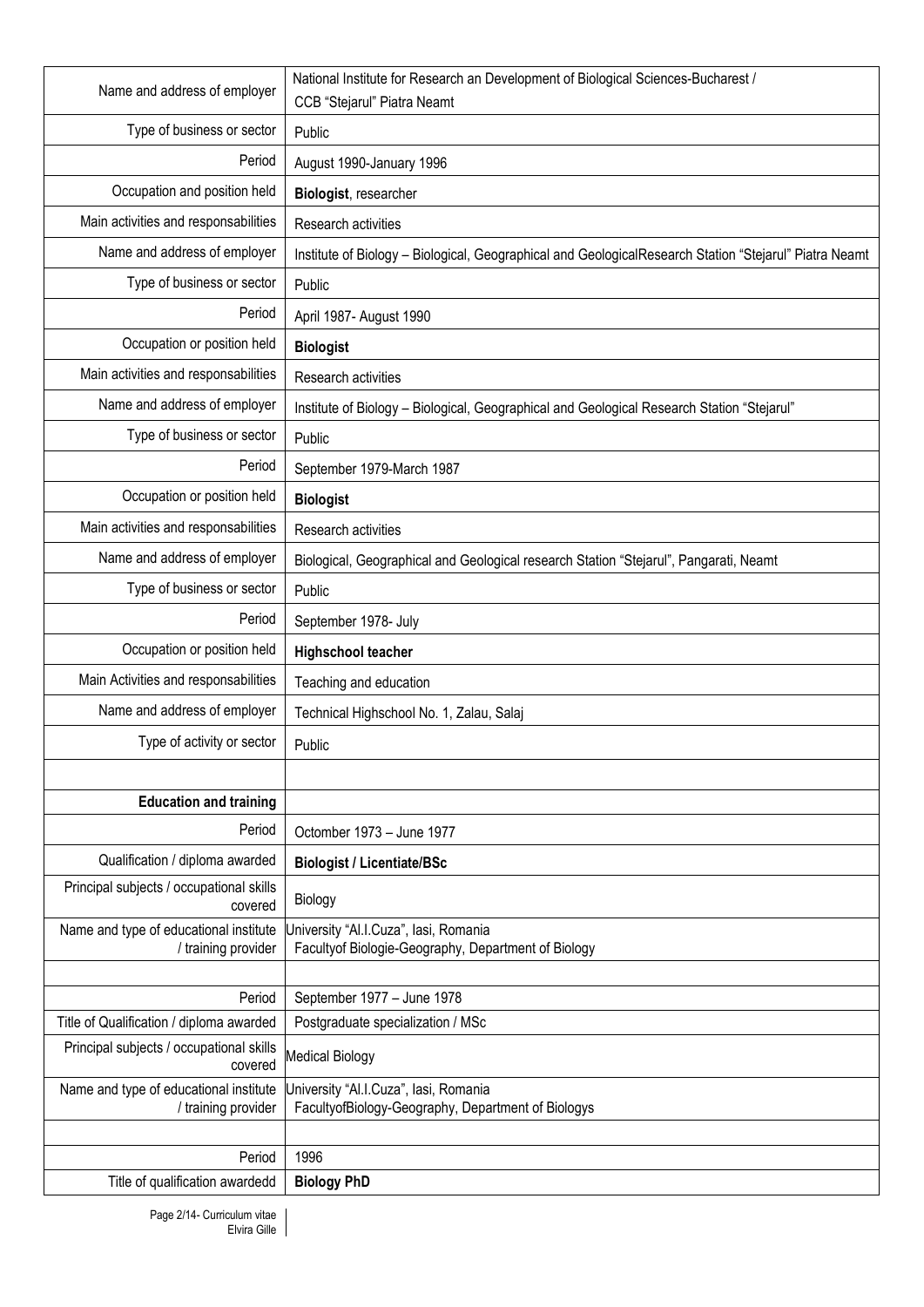| Princip0al subjects / occupational skills<br>covered                   | Pharmacological studies                                                                                                                                                                                                                                                                                                                                                                                                                                                                                                                                                                                                                                                                                                                                                                                                                                                                                                                                                                                                                                                                                                                                                                                                                                                                                                                                                                                                                                                                                                                                                                                                                                                                                                                                                                                                                                                                                                          |                          |          |         |  |                    |  |                   |  |              |
|------------------------------------------------------------------------|----------------------------------------------------------------------------------------------------------------------------------------------------------------------------------------------------------------------------------------------------------------------------------------------------------------------------------------------------------------------------------------------------------------------------------------------------------------------------------------------------------------------------------------------------------------------------------------------------------------------------------------------------------------------------------------------------------------------------------------------------------------------------------------------------------------------------------------------------------------------------------------------------------------------------------------------------------------------------------------------------------------------------------------------------------------------------------------------------------------------------------------------------------------------------------------------------------------------------------------------------------------------------------------------------------------------------------------------------------------------------------------------------------------------------------------------------------------------------------------------------------------------------------------------------------------------------------------------------------------------------------------------------------------------------------------------------------------------------------------------------------------------------------------------------------------------------------------------------------------------------------------------------------------------------------|--------------------------|----------|---------|--|--------------------|--|-------------------|--|--------------|
| Name and type of educational institute<br>/ training provider          | University "Al.I.Cuza", lasi, Romania, Faculty of Biology                                                                                                                                                                                                                                                                                                                                                                                                                                                                                                                                                                                                                                                                                                                                                                                                                                                                                                                                                                                                                                                                                                                                                                                                                                                                                                                                                                                                                                                                                                                                                                                                                                                                                                                                                                                                                                                                        |                          |          |         |  |                    |  |                   |  |              |
| Period<br>Qualification / diploma awarded                              | 2007-2008<br><b>Master</b>                                                                                                                                                                                                                                                                                                                                                                                                                                                                                                                                                                                                                                                                                                                                                                                                                                                                                                                                                                                                                                                                                                                                                                                                                                                                                                                                                                                                                                                                                                                                                                                                                                                                                                                                                                                                                                                                                                       |                          |          |         |  |                    |  |                   |  |              |
| Principal subjects / occupational skills<br>covered                    | <b>Medicinal Plants and Nutraceutics</b>                                                                                                                                                                                                                                                                                                                                                                                                                                                                                                                                                                                                                                                                                                                                                                                                                                                                                                                                                                                                                                                                                                                                                                                                                                                                                                                                                                                                                                                                                                                                                                                                                                                                                                                                                                                                                                                                                         |                          |          |         |  |                    |  |                   |  |              |
| Name and type of the educational<br>institute / training provider      | University of MedicineandPharmacy "Gr. T. Popa" lasi and University "Al.I.Cuza", lasi, Romania                                                                                                                                                                                                                                                                                                                                                                                                                                                                                                                                                                                                                                                                                                                                                                                                                                                                                                                                                                                                                                                                                                                                                                                                                                                                                                                                                                                                                                                                                                                                                                                                                                                                                                                                                                                                                                   |                          |          |         |  |                    |  |                   |  |              |
| Personal skills and competences                                        |                                                                                                                                                                                                                                                                                                                                                                                                                                                                                                                                                                                                                                                                                                                                                                                                                                                                                                                                                                                                                                                                                                                                                                                                                                                                                                                                                                                                                                                                                                                                                                                                                                                                                                                                                                                                                                                                                                                                  |                          |          |         |  |                    |  |                   |  |              |
| Mother tongue                                                          | Romanian                                                                                                                                                                                                                                                                                                                                                                                                                                                                                                                                                                                                                                                                                                                                                                                                                                                                                                                                                                                                                                                                                                                                                                                                                                                                                                                                                                                                                                                                                                                                                                                                                                                                                                                                                                                                                                                                                                                         |                          |          |         |  |                    |  |                   |  |              |
| Other languagess                                                       |                                                                                                                                                                                                                                                                                                                                                                                                                                                                                                                                                                                                                                                                                                                                                                                                                                                                                                                                                                                                                                                                                                                                                                                                                                                                                                                                                                                                                                                                                                                                                                                                                                                                                                                                                                                                                                                                                                                                  | French, English, Russian |          |         |  |                    |  |                   |  |              |
| Self-assessmentAutoevaluare                                            | <b>Understanding</b>                                                                                                                                                                                                                                                                                                                                                                                                                                                                                                                                                                                                                                                                                                                                                                                                                                                                                                                                                                                                                                                                                                                                                                                                                                                                                                                                                                                                                                                                                                                                                                                                                                                                                                                                                                                                                                                                                                             |                          | Speaking |         |  | Writing            |  |                   |  |              |
| European level (*)                                                     | Listening                                                                                                                                                                                                                                                                                                                                                                                                                                                                                                                                                                                                                                                                                                                                                                                                                                                                                                                                                                                                                                                                                                                                                                                                                                                                                                                                                                                                                                                                                                                                                                                                                                                                                                                                                                                                                                                                                                                        |                          |          | Reading |  | Spoken interaction |  | Spoken production |  |              |
| French                                                                 | B                                                                                                                                                                                                                                                                                                                                                                                                                                                                                                                                                                                                                                                                                                                                                                                                                                                                                                                                                                                                                                                                                                                                                                                                                                                                                                                                                                                                                                                                                                                                                                                                                                                                                                                                                                                                                                                                                                                                |                          |          | b       |  | b                  |  | b                 |  | a            |
| <b>English</b>                                                         | b                                                                                                                                                                                                                                                                                                                                                                                                                                                                                                                                                                                                                                                                                                                                                                                                                                                                                                                                                                                                                                                                                                                                                                                                                                                                                                                                                                                                                                                                                                                                                                                                                                                                                                                                                                                                                                                                                                                                |                          |          | b       |  | b                  |  | b                 |  | b            |
| <b>Russiana</b>                                                        |                                                                                                                                                                                                                                                                                                                                                                                                                                                                                                                                                                                                                                                                                                                                                                                                                                                                                                                                                                                                                                                                                                                                                                                                                                                                                                                                                                                                                                                                                                                                                                                                                                                                                                                                                                                                                                                                                                                                  |                          |          | C       |  | a                  |  | a                 |  | $\mathbf{C}$ |
| Social skills and competences<br>Organisational skills and competences | b<br>(*) Common European Framework of Reference for Languages<br>High degree of communication.<br>Main organizer of scientific meetings:<br>National Symposium "Geneticsand Socio-Economic Progress" (editions 1979, 1981, 1983), Piatra<br>Neamt;<br>National Symposium "Medicinal Plants - Present and perspectives" (editions 1987, 1989, 1991,<br>1993, 1995, 1997, 2000, 2003, 2007, 2011), Piatra Neamt.<br>Conference "Phytochemicals in Medicine and Pharmacognosy", under the heading ofthe<br>Phytochemical Society of Europe (PSE), 2014, Piatra Neamt.<br><b>Memberof editorial committees:</b><br>Acta Phytotherapica Romanica (year 6, no.1-2);<br>Romanian Biological Sciences (2004-present);<br>Organizing Committee of the S-E European Medicinal and Aromatic Plants Society (AMAPSEC),.<br>Illrd edition (2004) and the IVrd IV (2006).<br>Conference "Phytochemicals in Medicine and Pharmacognosy", under the heading of the<br>Phytochemical Society of Europe (PSE), 2014, Piatra Neamt.<br><b>Memberof Scientific Committees:</b><br>National Symposium "Medicinal Plants-Present and Perspectives", 1987, 1989, 1991, 1993,<br>٠<br>1995, 1997, 2000, 2003, 2007, 2011, Piatra Neamt;<br>Conference: Medicinal and Aromatic Plants of Southeast European Countries (CMAPSEEC),<br>$2012 - 2015$ ;<br>Conferences: Phytochemical Society of Europe (PSE): 2014-Romania, Algeria; 2015-China,<br>Bulgaria;<br>- Network Standardization Commission South East Europe-SEE.<br><b>■ Member of Profesional Associations:</b><br>Romanian Association of Vegetal Cell Cultures (ARTCU) - member;<br>Association for Medicinal and Aromatic Plants of Southeast European Countries (AMAPSEEC)<br>- founding member since 2000;<br>Society for Medicinal Plant and Natural Product Research (GA) - member since 2006;<br>Phytochemical Society of Europe (PSE) -Regional representative for South-East Europe, |                          |          |         |  |                    |  |                   |  |              |
|                                                                        | Vicepresidentof the Scientific Council of NIRDBS/INCDSB Bucharest, 2011 – present.                                                                                                                                                                                                                                                                                                                                                                                                                                                                                                                                                                                                                                                                                                                                                                                                                                                                                                                                                                                                                                                                                                                                                                                                                                                                                                                                                                                                                                                                                                                                                                                                                                                                                                                                                                                                                                               |                          |          |         |  |                    |  |                   |  |              |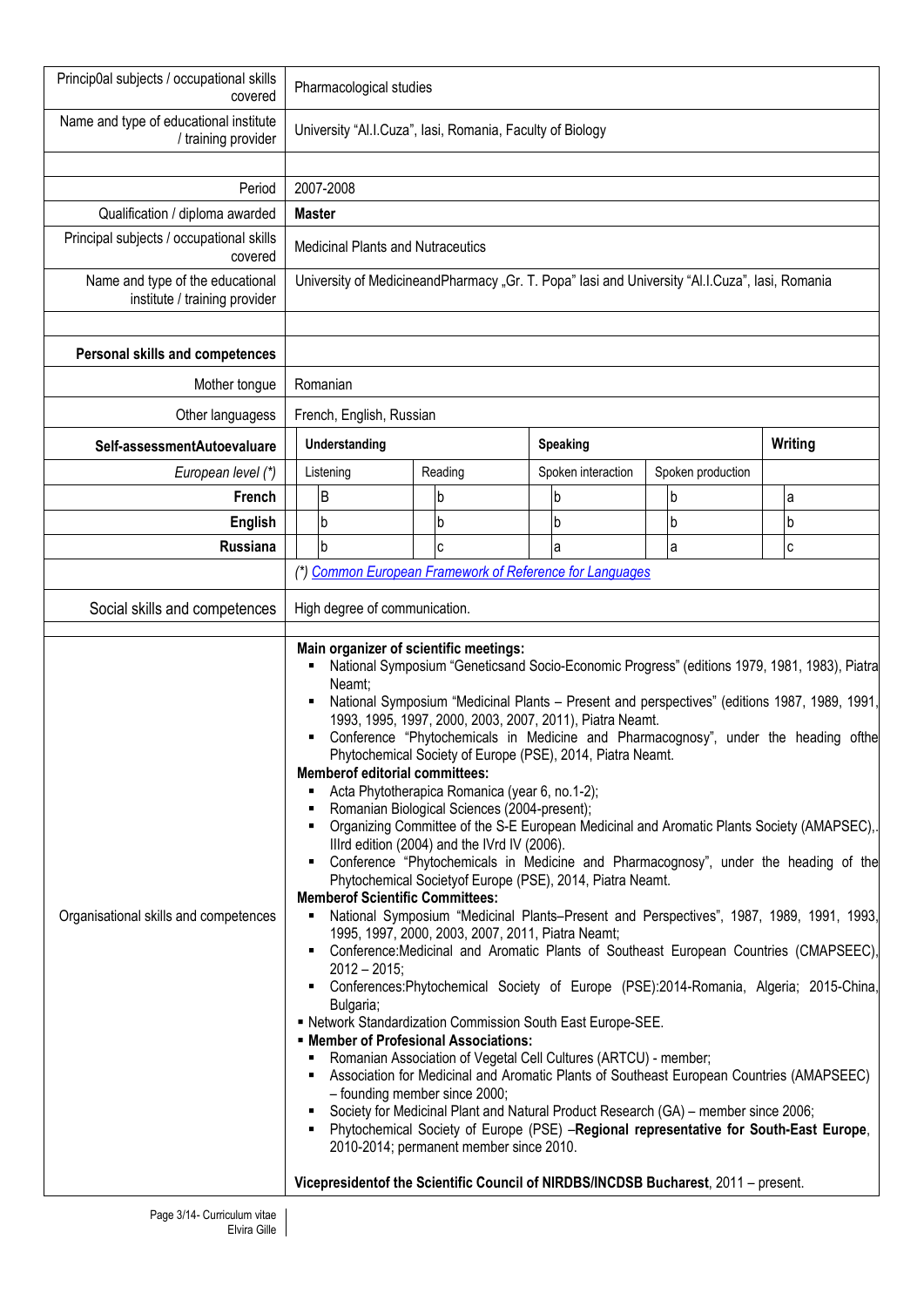| <b>Technical Skills and Competences</b> | Evaluation -expert of the PNCDI II projects, 2010.<br>$\circ$<br>Speciality-expert for impact studies and environment balance<br>(atested EIM-3-<br>$\circ$<br>406/216/05.08.1997 si BM-3-320/215/05.08.1997 and reatestedby the Ministeryl of Water,<br>2R-EIM-4-890/31.10.2002 and<br>Forestsand Environment Protection<br>$\frac{1}{2}$<br>2R-BM-4-<br>797/31.10.2002).<br>Director and scientific advisor of over 20 projects of regional and national programs.<br>$\circ$<br>Phd scientific coordinator, common coordination with the Academy of Science of the Republic of<br>$\circ$<br>Moldova, speciality: genetics, 2013-2016.<br>Member of Phd boards, 2004- present.<br>$\circ$<br>First prize in the CONRO 2004 exhibition and in the BIOTECH programfor the project<br>$\Omega$<br>"Biopreparations with antimicrobial and antiviral action used in the treatment of the mouth<br>affections" (Biotech C3-310), team prize.                                                                                                                                                                                                                                                                                                                                                                                                                                                                                                                                                                                                                                                                                                                                                                                                                                                                                                                                                                                                                                                                                                                                                                                                                                                     |
|-----------------------------------------|------------------------------------------------------------------------------------------------------------------------------------------------------------------------------------------------------------------------------------------------------------------------------------------------------------------------------------------------------------------------------------------------------------------------------------------------------------------------------------------------------------------------------------------------------------------------------------------------------------------------------------------------------------------------------------------------------------------------------------------------------------------------------------------------------------------------------------------------------------------------------------------------------------------------------------------------------------------------------------------------------------------------------------------------------------------------------------------------------------------------------------------------------------------------------------------------------------------------------------------------------------------------------------------------------------------------------------------------------------------------------------------------------------------------------------------------------------------------------------------------------------------------------------------------------------------------------------------------------------------------------------------------------------------------------------------------------------------------------------------------------------------------------------------------------------------------------------------------------------------------------------------------------------------------------------------------------------------------------------------------------------------------------------------------------------------------------------------------------------------------------------------------------------------------------------------------|
|                                         | First prize of the BIOTECH Program (2005 Research Saloon), with the project<br>$\circ$<br>"Phytotherapeutical preparations obtained by vegetal biotechnologiesto be used in the<br>treatment of some endocrine-genital affections" (Biotech 4690), team prize.<br>The prize of the BIOTECH Program was awarded to the team for the project "Obtaininga<br>$\circ$<br>bioactive biocomlex to stimulate the peripherical blood circulation" (Biotech 4694) by the<br>Excelency in Research Saloon, 2006, team prize.<br>Coordination of the treseraches in the field of medicinal plant biology, selecting and<br>$\circ$<br>meliorating plants to grow the bioproductivity.<br>Characterizing active principles at callus and in vitro regenerated plant level.<br>$\circ$<br>Biochemical evaluation of the biochemical evaluation of the effects induced by chemical and<br>$\circ$<br>physical mutagenesis. Cytogenetic and physiological evaluation of the phytochemical effects<br>that appear in the plant extracts.<br>Important contributions to the elucidation of some aspcts regarding the presence of<br>$\circ$<br>cardiotonic glycosides, of the relation between them depending, on the pedoclimatic<br>conditions as well as those prelevation and conditioning the vegetal material of the digitalis<br>species.<br>Achieving the cyto-toxicological tests.<br>$\circ$<br>Coordinator of research themes performed by biology teachers to obtain the didactic degree I.<br>$\circ$<br>Coordinator of licence theses at the Piatra Neamt College for Biotechnology.<br>$\circ$<br>Biochemistry teacher at the Spiru Haret University (1992-1995), medicinal plants and<br>$\circ$<br>pharmaceutical chemistry at the College for Nurses, Piatra Neamt (1994-2003).<br>Assisted the Neamt Olympic Team for Biology and Genetics (1984-2003), Neamt County.<br>$\circ$<br>Full professor of biochemistry at the "Al.I.Cuza" laşi, Departament of Piatra Neamt (2000-<br>$\circ$<br>2003).<br>Coordinating practical and speciality workchops for student groups from the University of<br>$\circ$<br>Bucharest, University of Bacau and the Faculty of Medicine and Pharmacy Iasi. |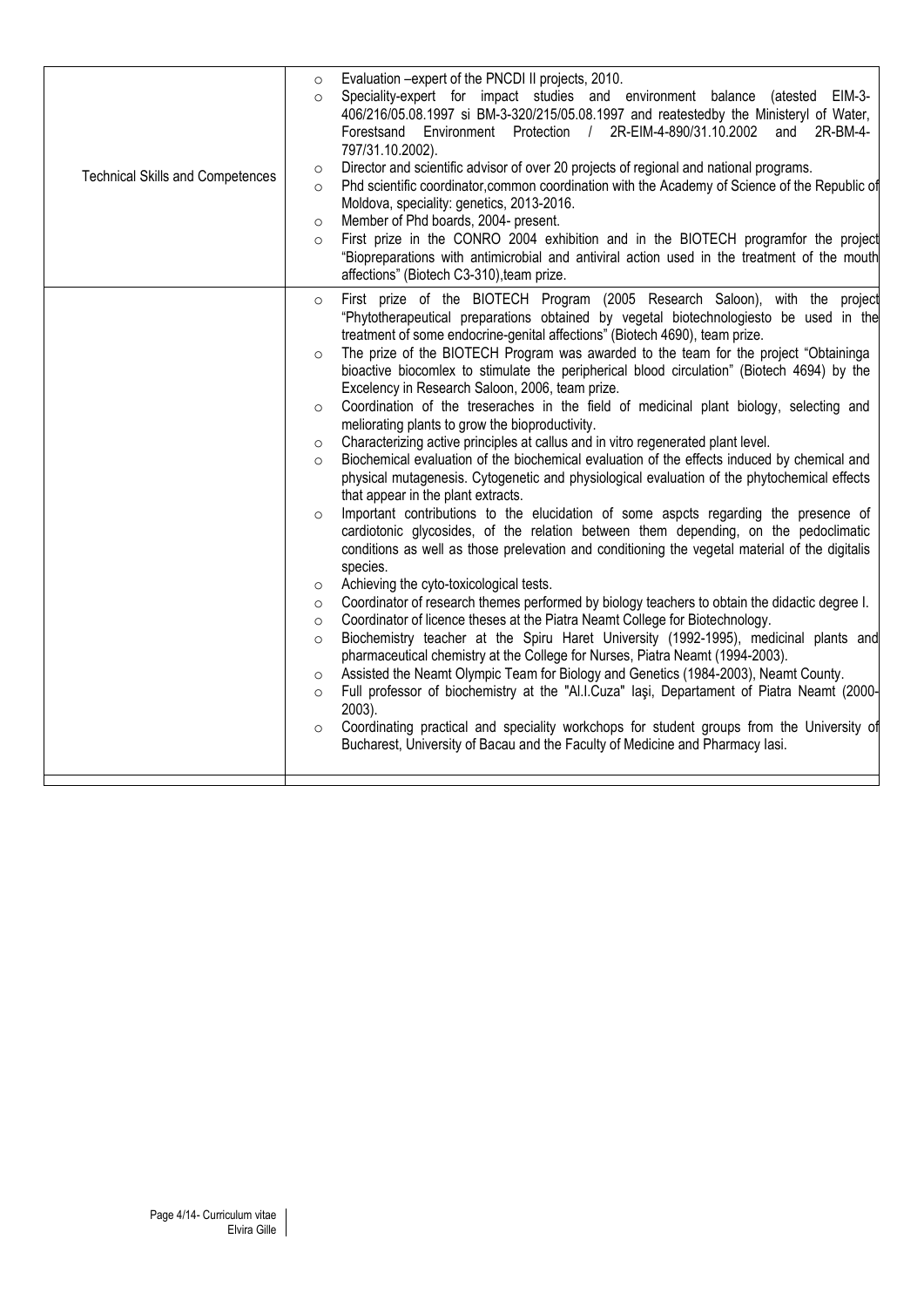| Other skills and competences | <b>IVENTION PATENT</b><br>❖ Number of invention patent:RO127488/29.03.2013<br>Authors: Alexandru Valentina, Gille Elvira, Necula Radu, Leau Florin, Savin Simona, Tatia Rodica<br>Title: Biopreparat peliculogen cu efect protector, regenerativ si cicatrizant, si procedeu de<br>obtinere a acestuia<br><b>PATENT APPLICATIONS:</b><br>❖ Year: registration number of invention application A/00260/28.03.2013<br>Authors: Gille Elvira, Tebrenecu Carmen Elena, Danila Doina, Ionescu Elena, Hancianu Monica,<br>Necula Radu, Stefanache Camelia Paula, Grigoras Valentin<br>Title: Gama fitalox-formule cu fitocomplecsi cu actiune antioxidanta utilizabili pentru "well-<br>being"<br>* Year: registration numberof the invention applicationA/00857/01.09.2011<br>Authors: Elvira Gille, Gabriela Tataringa, Monica Hancianu, Ana-Clara Aprotosoaie, Ursula Helena<br>Stanescu, Roxana Laura Mihailescu, Doina Danila, Adina Catalina Drutu, Anca Miron, Oana<br>Cioanca<br>Title: Procedeu de obtinere a unui dermopreparat cu actiune cicatrizanta din Allium cepa L.<br>❖ Year: registration number of invention application A/00858/01.09.2011<br>Authors: Elvira Gille, Monica Hancianu, Ursula Helena Stanescu, Roxana Laura Mihailescu, Doina<br>Danila, Anca Miron, Ana-Clara Aprotosoaie, Oana Cioanca, Radu Necula, Georgiana Luminita<br>Ghita<br>Title: Procedeu de obtinere a unei fractiuni macromoleculare din Telekia speciosa (Schreb.)<br>Baumg. cu actiune imunostimulatoare                                                                                     |
|------------------------------|--------------------------------------------------------------------------------------------------------------------------------------------------------------------------------------------------------------------------------------------------------------------------------------------------------------------------------------------------------------------------------------------------------------------------------------------------------------------------------------------------------------------------------------------------------------------------------------------------------------------------------------------------------------------------------------------------------------------------------------------------------------------------------------------------------------------------------------------------------------------------------------------------------------------------------------------------------------------------------------------------------------------------------------------------------------------------------------------------------------------------------------------------------------------------------------------------------------------------------------------------------------------------------------------------------------------------------------------------------------------------------------------------------------------------------------------------------------------------------------------------------------------------------------------------------------------------------------------|
| Additional Information       | <b>RESEARCH PROJECTS</b><br>National Nucleus Program no. 09-360401 - Identification, characterizationand use od<br>bioresourcesto obtain useful substances for their capitalization and for biodiversity<br>preservation", Project responsible(2009- present).<br>National Nucleus Programno. 09-360402 - Biodiversity of antidiabetic plant species, in relaof tie<br>with different ecological characteisticsof the biotypes from the mountain and submountain area<br>of the Neamt County, Project responsible (2010-2014).<br>PN-II-CT-RO-MD-2012-1, Bilateral Cooperation Romania- Republic of Moldova -Analysisof<br>the intraspecific genetic polymorphismto elaborate the molecular markersof some medicinal<br>and aromatic plant chemotypes-Project director.<br>PN-II-CT-RO-MD-2012-1, Bilateral Cooperation Romania- Republic of Moldova -Evaluation<br>and preservation of the genetic resources of Lamiaceae species with antiimflamatory<br>potential, for in situu and ex situpreservation - Specialist in the research team.<br>PN II Project, Innovation Program, Innovation Cheques - 156/01.10.2012 - Isolating some<br>phytocomplexes with antioxidant actions to be used in food intergrators-Project director.<br>PN II Project, Innovation Program, innovation Cheques - 142/31.08.2012 - Technological<br>transferand assistanceto implement micropropagation technologyfor selected bioforms of<br>lavender (Lavandula spp.)-Specialist in the research team.<br>PNCDI II Project, Program 4-Partnerships in priority fields-Obtaining a topic phytoproduct<br>٠ |
|                              | effective in stimulating the healing process of the skin wounds, Project responsible (proiect no.<br>62-071/14.09.2008).<br>PNCDI II Project, Program 4-Partnerships in priority fields- Uncontaminated vegetal extractsto<br>٠<br>be used in phytotherapy obtained by nonconventional technologies, Project director (project                                                                                                                                                                                                                                                                                                                                                                                                                                                                                                                                                                                                                                                                                                                                                                                                                                                                                                                                                                                                                                                                                                                                                                                                                                                             |
|                              | no. 31-061/14.09.2007).<br>PNCDI II Project, Program 4- Partnerships in priority fields - Biotechnologiesto obtain some<br>٠<br>vegetal metabolites used in the prophylaxis and ortomolecular therapy, Project<br>director(project no. 61-039 / 14.09.2007)                                                                                                                                                                                                                                                                                                                                                                                                                                                                                                                                                                                                                                                                                                                                                                                                                                                                                                                                                                                                                                                                                                                                                                                                                                                                                                                                |
|                              | PNCDI II Project, Program 4-Partnerships in priority fields- Phytopreparations to counteract<br>٠<br>some metabolic disorders, Project responsible(project no. 33/25.09.2007)                                                                                                                                                                                                                                                                                                                                                                                                                                                                                                                                                                                                                                                                                                                                                                                                                                                                                                                                                                                                                                                                                                                                                                                                                                                                                                                                                                                                              |
|                              | PNCDI II Project, Program 4-Partnerships in priority fields-Obtaining some phytopreparations<br>٠<br>useful in the prophylaxisof some cardiovascular affections, Poject responsible (project no. 51-<br>060/14.09.2007).                                                                                                                                                                                                                                                                                                                                                                                                                                                                                                                                                                                                                                                                                                                                                                                                                                                                                                                                                                                                                                                                                                                                                                                                                                                                                                                                                                   |
|                              | PNCDI II Project, Program 4-Partnerships in priority fields-Study of biological and ecological<br>٠<br>diversities of perennial plant species and reconsideringtheir multiple uses (culinary, medicinal,<br>decorative, etc.) in the context of a sustainable socio-economical context and alignment to the<br>EU tendencies, Project responsible(project no. 51-061/14.09.2007).                                                                                                                                                                                                                                                                                                                                                                                                                                                                                                                                                                                                                                                                                                                                                                                                                                                                                                                                                                                                                                                                                                                                                                                                          |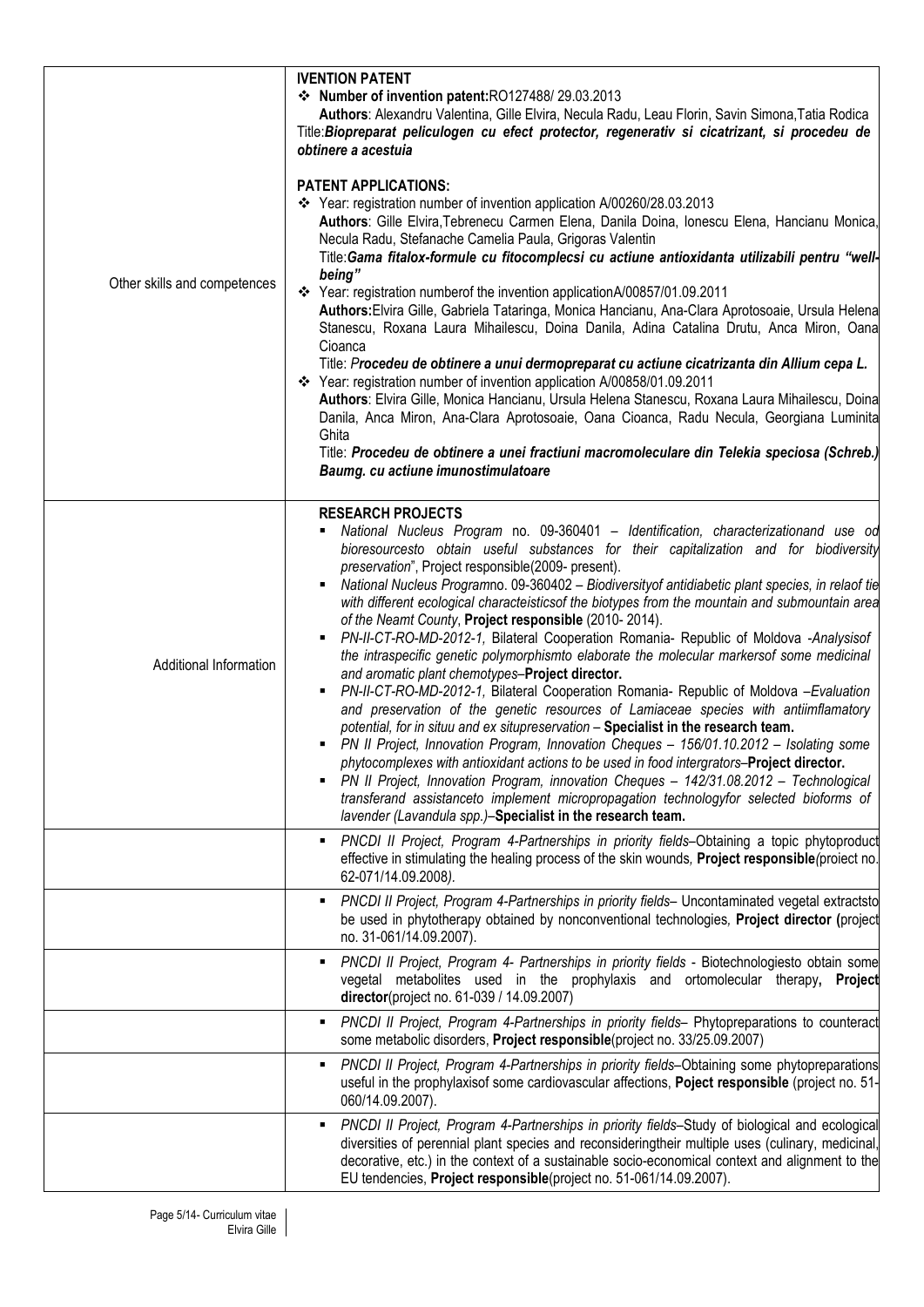| PNCDI II Project, Program 4-Partnerships in priority fields- Agro-sylvic strategies to capiatlize<br>and preserve the medicinal plant biodiversity in the context of sustainable rural development of<br>the upstream Bistrita valley, Specialist in the research team(project nos.51-055/18.09.2007).                                                                                                                       |
|------------------------------------------------------------------------------------------------------------------------------------------------------------------------------------------------------------------------------------------------------------------------------------------------------------------------------------------------------------------------------------------------------------------------------|
| Colaboration Contract/Agreementwith the Institute of Genetics and Plant Physiology of the<br>Academy of Scince from the Republic of Moldova, Chisinau, 2007-2012, Project responsible,<br>(no. 179/02.04.2007).<br>CEEX/BIOTECHProject /Module I-Evaluating the Peucedanum (fam. Apiaceae) species<br>genofund from Transilvania ti sustainably use them in phytotherapy, Project responsible<br>(project no. 8/07.10.2005). |
| CEEX/BIOTECH Project /Module I - Phytopreparartions with antiaging potential obtained by<br>biotechnoogies, Project director(project no. 21/10.10.2005).                                                                                                                                                                                                                                                                     |
| CEEX/BIOTECHProject /Module I- Obtaining, by means of biotechnologies, some preparations<br>with action on the neuro-immuno-cutaneous system, <b>Project director</b> (project no.<br>77/01.08.2006).                                                                                                                                                                                                                        |
|                                                                                                                                                                                                                                                                                                                                                                                                                              |

# **Annexes Annex 1 – list of of relevant publications and communications**

LIST OF RELEVANT PUBLICATIONS AND COMMUNICATIONS (OVER 200 SCIENTIFIC PAPERS) **RELEVANT PUBLICATIONS**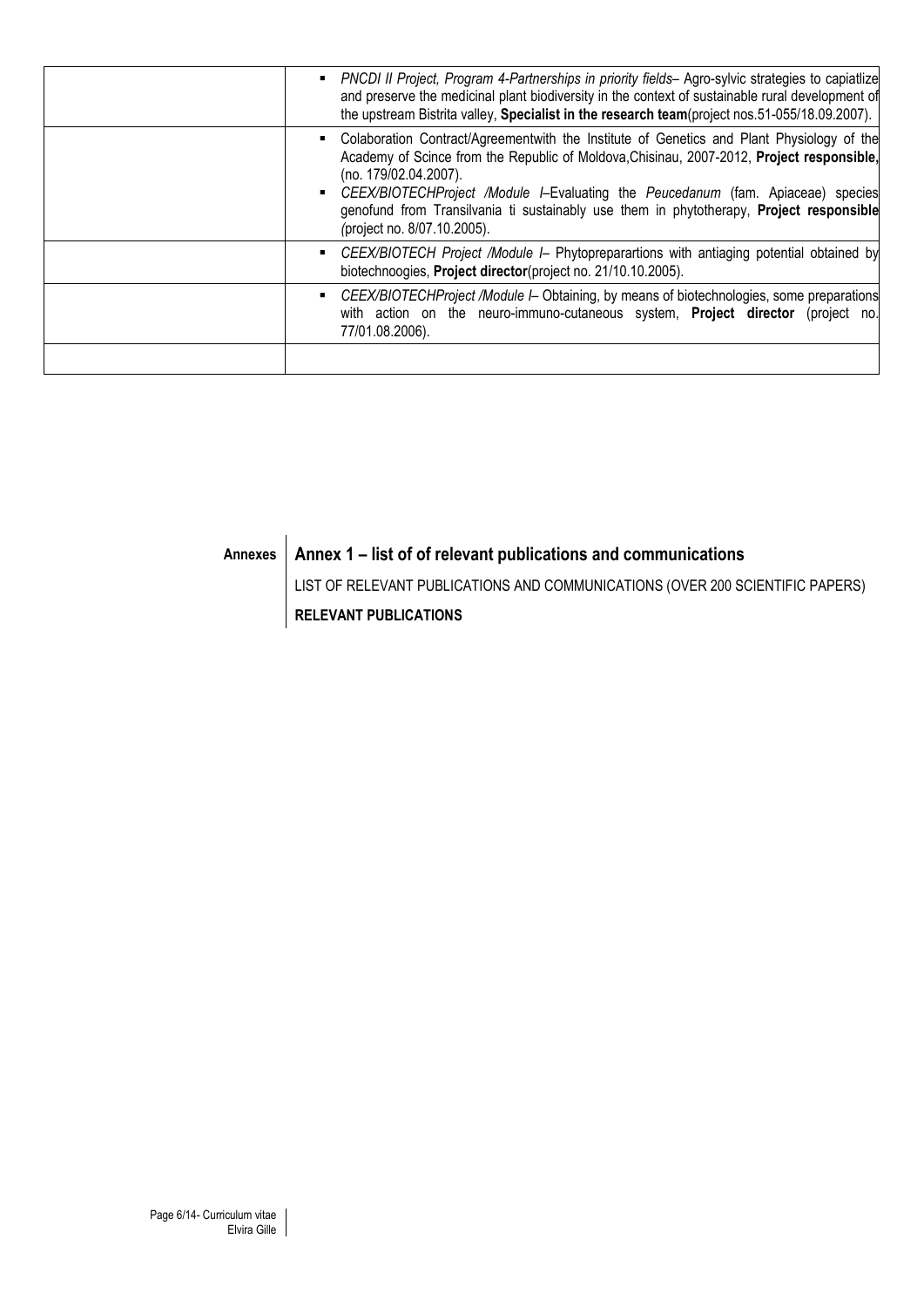- 1. Aprotosoaie A. C., Trifan A.,**Gille E**., Petreus T., Bordeianu G. Miron A., 2015, *Can phytochemicals be a bridge to develop new radioprotective agents?,* Phytochemistry Reviews. DOI:10.1007/s11101-014-9379-8, 14:555–566.
- 2. Gradinariu V., Cioanca O., Hritcu, L.,**Gille, E**., Trifan A., Hancianu M., 2015, *Comparative efficacy of Ocimum sanctum L. and Ocimum basilicum L. volatile oils against amyloid beta, 1- 42-induced anxiety and depression in laboratory rats*, *Phytochemistry Reviews*, editia electronica. DOI:10.1007/s11101-014-9389-6, 14:567–575.
- 3. Oana Cioanca, Cornelia Mircea, Lucian Hritcu, Adriana Trifan, Marius Mihasan, Ana Clara Aprotosoaie, Silvia Robu, **Elvira Gille**, Monica Hancianu, 2015. In Vitro – In Vivo Correlation Of The Antioxidant Capacity Of Salviae Aetheroleum Essential Oil. Farmacia, Vol. 63, 1: 34-39.
- 4. Adriana Trifan, Ana Clara Aprotosoaie, Mihai Brebu, Oana Cioanca, **Elvira Gille**, Monica Hancianu, Anca Miron, 2015. *Chemical composition and antioxidant activity of essential oil from romanian Satureja montana L.* Farmacia, Vol. 63, 3:413-416.
- 5. Tătăringă G, Mircea C, Gille E, Hăncianu M, Jităreanu A, Zbancioc AM, Cătălina Stan, 2015. *Antioxidant and phytobiological studies on two Allium cepa L. extracts.*Rev Med Chir Soc Med Nat Iasi. 2015 Apr-Jun;119(2):597-602.

### **2014**

- 1. Mutu A., Clapco S., Martea R., Port A., **Gille E**., Duca M., 2014, *Intra-specificgenetic variability of Hyssopus officinalisL.*, Analele Stiintifice ale Universității "Alexandru Ioan Cuza" Iași, Sec.II, Genetică şiBiologieMoleculară, 15(2), 01-08, ISSN: 2248-3276, EISSN: 2248-3276.
- 2. Drutu, C. A., Popa, D. L., Buburuz, A., Leonte, A., Pochişcanu, S., Naie, M., Pomohaci, T.,**Gille, E**., Gavril, G., Stefanache, C., Aprotosoie, A. C., Mihalache, I., Martea, R., 2014, *Research on the influence of nutrition on the production, of space and quality herba Hyssopus officinalis L. (hyssop) cultivated*, "Lucrări Ştiinţifice.Seria Agronomie", Universitatea de Ştiinţe Agricole şi Medicină Veterinară "Ion Ionescu de la Brad" Iaşi 57(1), 160-170.
- 3. Martea, R., Mutu, A., Clapco, S., Budeanu, O., **Gille, E**., 2014, *Evaluation of the genetic diversity of Origanum genus' species*, Journal of Botany VI, Nr. 2(9), 125-130.
- 4. Mutu, A., Budeanu, O., Martea, R., Clapco, S.,**Gille, E.,** Port, A., Duca, M., 2014, *RAPD molecular marker study of the intraspecific variability of Origanum vulgare subsp. vulgare naturally occurring in Moldova*, Journal of Botany VI, Nr. 2(9), 23-28.

### **2013**

- 1. Trifan A, Miron A, Aprotosoaie AC, Hăncianu M, Cioancă O, **Gille E**, Stănescu U*. Phytotoxicity assessment of polyphenolic extracts from Carumcarvi L. fruits.* Farmacia 2013; 61 (1): 12-19.
- 2. Grădinariu, V., Cioancă, O., **Gille, E**., Aprotosoaie, A. C., Hrițcu, L., Hăncianu, M., 2013, *The chemical profile of basil biovarieties and its implication on the biological activity*, Farmacia,61, 632-639.

- 1. Magda COISIN, Radu NECULA, Valentin GRIGORAŞ, **Elvira GILLE**, Elida ROSENHECH, Maria Magdalena ZAMFIRACHE, Phytochemical evaluation of some Salvia species from Romanian flora, Analele Științifice ale Universității "Al. I. Cuza" Iași, s. II a. Biologie vegetală, 2012, 58, 1: 35-44, ISSN: 1223-6578, E-ISSN: 2247-2711.
- 2. Marinela AFEMEI1, **Elvira GILLE**, Irina BOZ, Constantin TOMA, Maria Magdalena ZAMFIRACHE, Aspects regarding the qualitative and quantitative phytochemical analysis of the Inula helenium L. species, Analele Științifice ale Universității "Al. I. Cuza" Iași s. II a. Biologie vegetală, 2012, 58, 1: 29-34, ISSN: 1223-6578, E-ISSN: 2247-2711.
- 3. Ghiţă G., Boz I., Necula R., **Gille E**., Zamfirache M.M., Stănescu U., *Histo-anatomical aspects of the Ajuga genevensis L. and Ajuga reptans L. vegetative organs*, An. St. Univ. "Al. I. Cuza" Iasi, TOM LVIII, Fasc.1, seria II – a, Biol. Veg.: 11-18, 2012.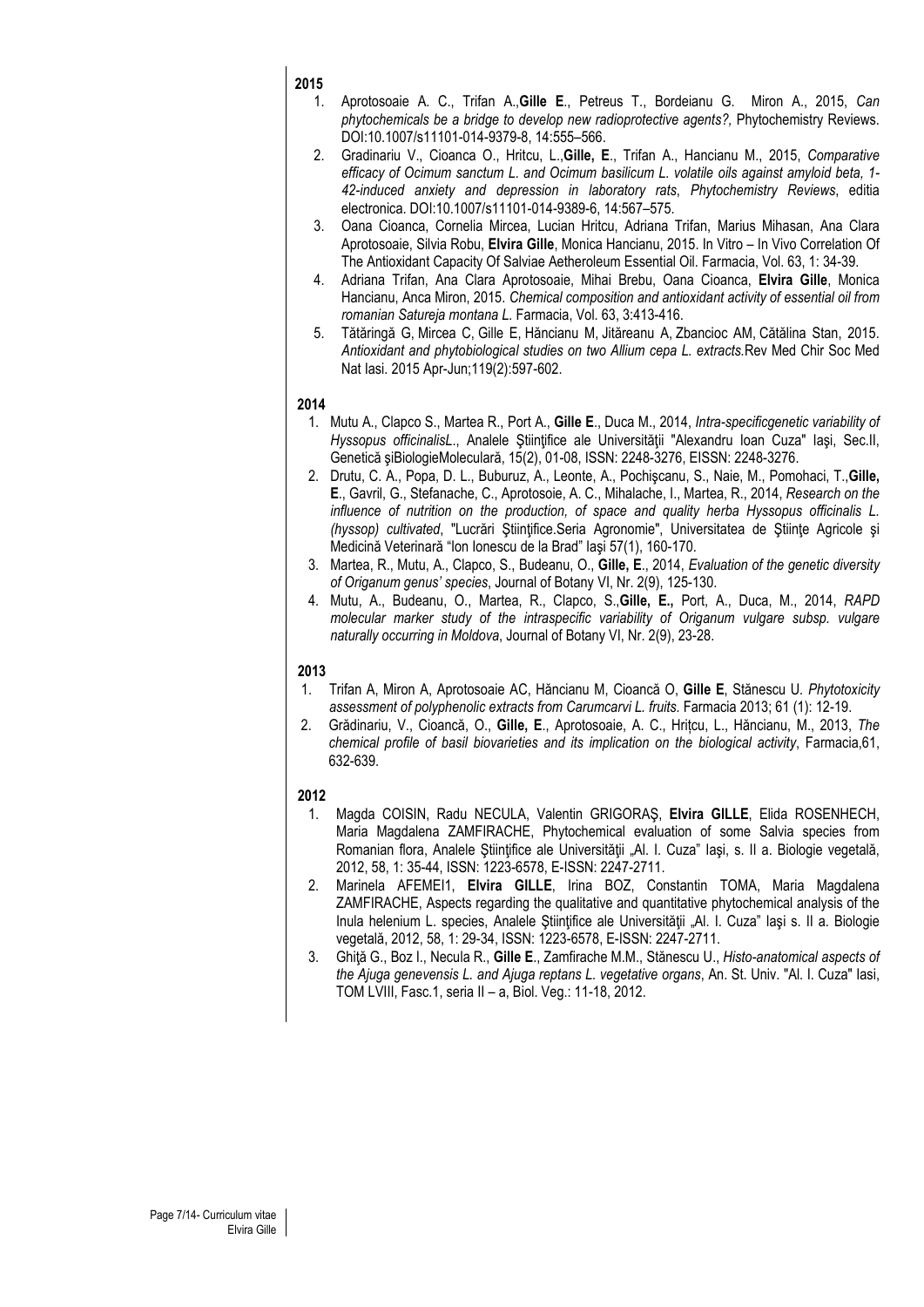- 4. Ghiţă G., Necula R., Trifan A., **Gille E.,** Zamfirache M.M., Stănescu U., *Investigations regarding the phytochemical study of some samples of Galium verum L. and Galium album Mill.*, An. St. Univ. "Al. I. Cuza" Iasi, TOM LVIII, Fasc.1, seria II – a, Biol. Veg.: 45-50, 2012.
- 5. Gonceariuc Maria, Balmus Zinaida, **Gille Elvira**, Spac A., Ganea A. and Botnarenco P.(2012) *Differences in essential oil content and chemical composition of new Ocimum basilicum genotyps in relation to some quantitative characters*, Journal of Medicinal Plants Research Vol. 6(8), pp. 1447-1454, ISSN 1996-0875.
- 6. Stefanache, C., Danila, D., Necula, R., **Gille, E.,** Vantu, S., 2012, *In vivo and in vitro phytochemical studies of Arnica montana species from Romanian Eastern Carpathians*, ISHS Acta Horticulturae955(1), 143-148.

- 1. Ghiţă G., Cioancă O., **Gille E.,** Necula R., Zamfirache M.M., Stănescu U., *Contributions to the phytochemical study of some samples of Ajuga reptans L. and Ajuga genevensis L.*, Bulletin of the Transilvania University of Brasov, Vol. 4(53), No. 2: 7-14, 2011, Series VI: Medical Sciences, ISSN 2065-2216 (Print), ISSN 2065-2224 (CD-ROM).
- 2. Alexandru, V., Necula, R., Ghita, G., Gaspar, A., Toma, A., Tatia, R., **Gille E.**(2011) *Evaluation of four traditional Romanian medicinal plants as wound healing agents*, Planta Med.77, 1317- 1317.
- 3. Gonceariuc Maria, Balmus Zinaida, **Gille Elvira**, Spac A., Ganea A., Botnarenco P. (2011) Caractere cantitative, continutul si compozitia chimica a uleiului esential la genotipuri noi de Ocimum basilicumL., Buletinul Academiei de Stiinte a Moldovei, Stiintele Vietii, Vol. 1(313), 62- 72, ISSN 1857-064X.
- 4. Bajan Mihai, Aprotosoaie Ana Clara, Cioancă Oana, Spac Adrian, **Gille Elvira**, Stanescu Ursula, Hancianu Monica (2011) Chemical composition of volatile oils isolated from the fruits of two sweet fennel organic culture variants, Medicine in evolution, Vol.XVII(3):150-155, ISSN 2065-376X

- 1. T. Robu, C. Leonte, **Elvira Gille**, Roxana Vatavu, Brindusa Robu*, Impact of chemicals on derivatives with important therapeutic activity in Calendula officinalis L. flores*, Environmental Engineering and Management Journal, Vol. 9, 1/2010, pp. 33-37, ISSN 582-9596. (IF 0.885).
- 2. Poiata Antonia, Tuchilus Cristina, **Gille Elvira**, Clara Aprotosoaie, Stanescu Ursula, Hancianu Monica, *The microbial level contamination in dried plant material evaluated by the standard plate count*, Natura Montenegrina, Podgorica, Vol. 9, 3/2010, pp. 883-887, 1800-7155 - on line edition.
- 3. M. Gonceariuc, **E. Gille**, L. Cotelea, G. Ghita, A. Spac*, Heterosis effect in Salvia sclarea L. (Clary Sage) perspective hybrids*, Pharmacognosy Magazine, Vol. 6, 22 (suppl.) / 2010, S104, ISSN 0973-1296.
- 4. **E. Gille**, D. Danila, R. Necula, G.Ghita, C. Aprotosoaie, *The chemical variability of some natural populations of Polygala sp. From north-east Romania*, Pharmacognosy Magazine, Vol. 6, 22 (suppl.) / 2010, S148, ISSN 0973-1296.
- 5. A. Hemcinschi, **E. Gille**, M. Hancianu, A. Trifan, U. Stanescu, Researches regarding the extractibility of some active principles from Ajuga reptans L. and Ajuga genevensis L. with solvents of different polarities, Pharmacognosy Magazine, Vol. 6, 22 (suppl.) / 2010, S163, ISSN 0973-1296.
- 6. D. Danila, **G. Gille**, R. Necula, C. Stefanache, G. Ghita, M. Falticeanu*, Comparative morphochemical studies in experimental cultures of Nepata cataria L*., , Pharmacognosy Magazine, Vol. 6, 22 (suppl.) / 2010, S165, ISSN 0973-1296.
- 7. Danila D., Necula R., Spac A., Tebrencu C., **Gille E***., Phytochemical evaluation of some natural populations of Achillea, Hypericum and Thymus from Romanian Eastern Carpathians used in traditional medicine*, Planta Medica, Vol. 12, 76 / 2010, pp.1207, ISSN 0032-0943.
- 8. Aprotosoaie A., **Gille E.**, Spac A., Gonceariuc M., Hancianu M., Stanescu U. Chemical composition of essential oils from leaves and twigs with leaves of two new varieties of common sage ( Salvia officinalis L.), Planta Medica, Vol. 12, 76 / 2010, pp.1207, ISSN 0032-0943.
- 9. Stefanache C., Danila D., **Gille E**., Tomescu C., *In vitro multiplication used in preserving the Arnica montana L. species in the Romanian Bistrita* Mountains, Planta Medica, Vol. 12, 76 / 2010, pp.1380, ISSN 0032-0943.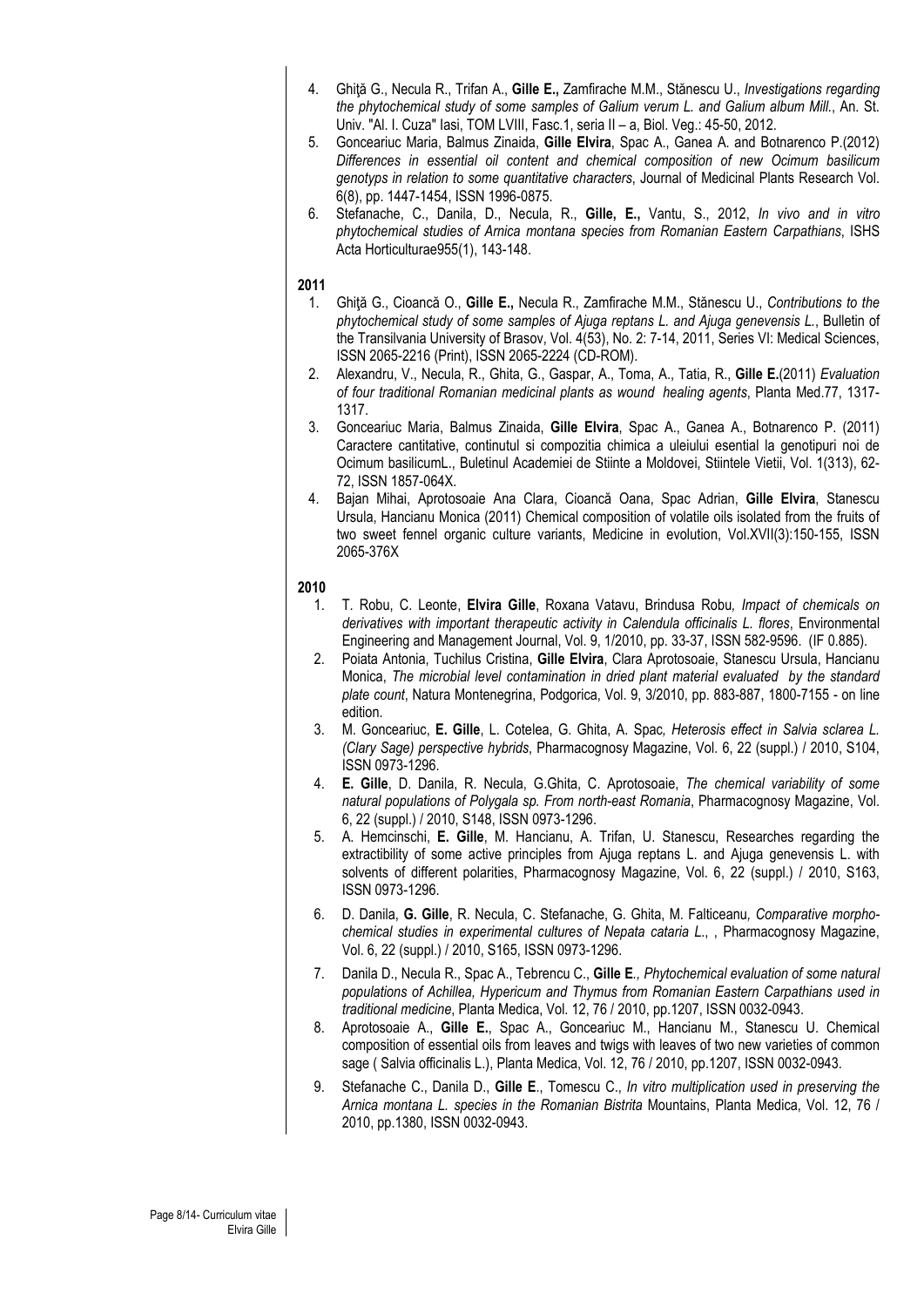- 1. Hemcinschi A., **Gille E**., Necula R., Danila D., Trifan A., Stanescu U, *Chemical variability of some natural populations of Ajuga sp. from the northeastern part of Romania*, 57th International Congress and Annual Meeting of the GA, Geneva, Elvetia, 16-20 august, 2009, Planta Med. 75, 931, 2009, 1439-0221.
- 2. Dănilă D., Necula R., Hăncianu M., Ghita G., **Gille E.**, Stănescu U. (2009) *Contribution to the comparative studies of natural populations of Veronica from the Romanian Eastern Carpathians*, Planta Med. 75, 930-931.
- 3. Cioanca, O., Spac, A., Hancianu, M., **Gille E.**, and Stanescu, U. (2009*) The pharmaceutical quality of 10 commercial samples of Matricaria chamomilla L. flowers used for medicinal teas*, Planta Med. 75, 1001-1001.
- 4. **Elvira Gille**, Monica Hancianu,R. Minea, Ilkay Orhan, Ursula Stanescu, *The treatment of Galii herba with fascicles of ionizing radiations and its ifluence on some secondary metabolites, therapeutically important*, Analele Stiintifice ale Universitatii "Al. I. Cuza" Iasi, Tomul LV, Fasc. I, a. II a.Biologie Vegetala, 87, 2009, 1223-6578, categoria B în clasificarea CNCSIS.
- 5. Poiata A., Tuchilus C., Silvia R., **Gille E**., Stanescu U. , *Microbial quality evaluation of some fresh medicinal herbs*, European Journal of Drug Metabolism and Pharmacokinetics. 14th Panhellenic Pharmaceutical Congress, Atena, 9-11 mai 2009, 34, 11, 2009, 0378-7966.

# **2008**

- 1. **Gille Elvira**, Danila Doina, Hancianu Monica,Aprotosoaie Clara, Spac Adrian, Gonciariuc Maria, Dorneanu V., Stanescu Ursula, *Contributii la studiul acumularii unor metaboliti secundari in partea aeriana inflorita de Ocimum basilicum L,* Rev.Med.Chir.Soc.Med.Nat. Iasi vol. 112 (2) 1/supliment 2008, ISSN 0048-7848.
- 2. Aprotosoaie, A. C.; Hǎncianu, M.; Poiatǎ, A.; Tuchilus, C.; Spac, A.; Cioanǎ, O.; **Gille, E**. & Stǎnescu, U. (2008), *'In vitro antimicrobial activity and chemical composition of the essential oil of Foeniculum vulgare Mill*.', Rev.Med.Chir.Soc.Med.Nat. Iasi 112(3), 832-836.
- 3. Hǎncianu, M.; Aprotosoaie, A. C.; **Gille, E**.; Poiatǎ, A.; Tuchilus, C.; Spac, A. & Stǎnescu, U. (2008), '*Chemical composition and in vitro antimicrobial activity of essential oil of Melissa officinalis L. from Romania*', Rev.Med.Chir.Soc.Med.Nat. Iasi 112(3), 843-847.
- 4. A.F. Spac, **Elvira Gille**, Doina Danila, Clara Aprotosoaie, Monica Hancianu, V. Dorneanu, *Contribution to the GC-MS Determination of Existent Components in Commercial Preparations Containing Lavandulae aetheroleum, p.* 181, 2008, ISBN 978-83-923841-2-0 , Lublin, Poland; Copyright by Medicinal of University of Lublin, Faculty of Pharmacy, 1 Raclawickie av., 20-059.
- 5. **Elvira Gille**, Doina Danila, Virgil Apopei, Oana Gacea, Florentina Gatea, *Obtaining and characterizing some vegetal extracts with antioxidant action of natural Galium, Mycelis and Hypericum populations,* 5th Conference on Medicinal and Aromatic Plants of Southeast European Countries, Brno / Czech Republic, 02-05/09, 2008.
- 6. **Elvira Gille**, Monica Hancianu, Antonia Poiata, Adrian Spac, Oana Cioanca, Doina Danila, Virgil Apopei, Ursula Stanescu, The Chemichal Composition and the Antimicrobial Activity of the volatile oil Extracted from the Aerial Parts of two Origanum Vulgare Natural populations of from Roumania, Book of Abstracts, ISEO 2008 - 39th International Symposium on Essential Oils, 133, 2008, ISBN 978-3-936028-53-9, Quedlinburg/GermanyGrafikDesign, Wachtersbach/D Germany.

- 1. **Gille E.**, Danila D., Stanescu U., Hancianu M.(2007) *The phytochemical evaluation of some extracts of Ocimum sp.* Planta Medica, 9 vol.73.
- 2. Danila D., **Gille E.**, Gatea Fl. (2007) *The analysis of the antioxidant compounds of Melissa officinalis L. in vitro regenerated variants*. Planta Medica, 9 vol.73.
- 3. Ichim D. L., Ghiorghita G., Nicuta D., **Gille E.**(2007) *The influence of the treatment with gamma radiations on the content of the active principles to the Hypericum perforatum L. species*. An. St. Univ. "Al. I. Cuza" Iasi (sr. noua) Genetica si Biologie Moleculara, Tom VIII, fasc. 1, 249-253.
- 4. **Gille Elvira**, Tebrenco Carmen, Gatea Florentina, Ionescu Elena, Danila Doina *HPLC caracterization of some standardized extracts to be used in phytotherapeutic formulae*, Romanian Biotechnological Letters, vol. V, no.1-2, 2007, ISSN 1584-0158.
- 5. Alexandru, V., Petrusca, D. N., and **Gille, E.** (2007) Investigation of pro-apoptotic activity of Equisetum arvense L. water extract on human leukemia U 937 cells, Rom. Biotech. Lett. 12, 3139-3147.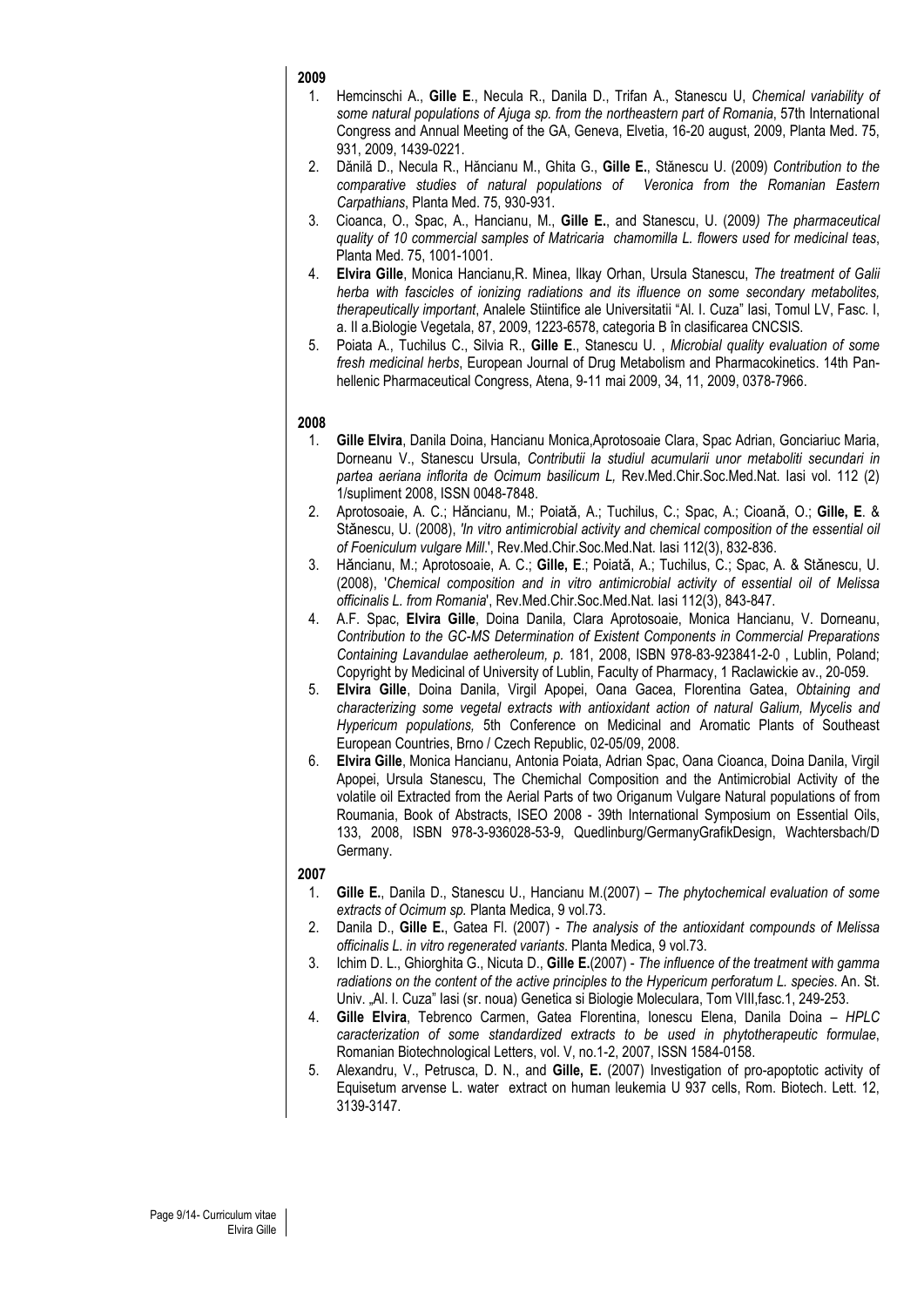- 1. Cretu R.,Danila D., **Gille E.**, Floria Fl., Bara I. (2006) *- Phyto-biological testing of some flavonoid compounds of vegetal origin. Note 1 – Phytobiological testing of rutoside and quercetol*. An. St. Univ. "Al. I. Cuza" Iasi (sr. noua) Genetica si Biologie Moleculara, Tom VII, fasc. 1, 171- 174,(*ISSN: 1582-3571*).
- 2. Cretu R., **Gille E.**, Danila D., Floria Fl., Mihailescu R. (2006) *Phyto-biological testing of some flavonoid compounds of vegetal origin. Note 2 – Phytobiological testing of vegetal extracts from Medicago herba, Glycine semen and Trifolii rubri flos*. An. St. Univ. "Al. I. Cuza" Iasi (sr. noua) Genetica si Biologie Moleculara, Tom VII, fasc. 1, 175-180.
- 3. Cretu R.,**Gille E.**, Danila D., Floria Fl., Mihailescu R. (2006) Phyto-biological testing of some flavonoid compounds of vegetal origin. Note 3 – Phytobiological testing of some flavonoid compounds - based products. An. St. Univ. "Al. I. Cuza" Iasi (sr. noua) Genetica si Biologie Moleculara, Tom VII, fasc. 1, 165-170.

# **2005**

- 1. **Gille E.**, Florea C., Floria Fl., Bucuresteanu M. (2005) *The characterization of the iridoidic and antioxidant content of vegetal extracts of Stachys officinalis, Verbascum phlomoides and Ajuga reptans to obtain phytoproducts*. Herba Polonica, 11th International Congress of Polish herbal Committee (Abstr.), Poznan, June 24-25, vol. 51, Supplement 1, 206-207.
- 2. Danila D., **Gille E.**, Florea C., Drutu C. (2005*).Study of pharmacologically active principles of the polyphenolic, flavonoidic and antrachinonic types in in vitro regenerated Cassia angustifolia plants*. Herba Polonica, 11th International Congress of Polish herbal Committee, June 24-25 2005, vol. 51, Supplement 1, 207-208.
- 3. **Gille Elvira**, Florea C., Floria F., Bucuresteanu M., The characterization of the iridoidic and antioxidant content of vegetal extracts of Stachys officinalis, Verbascum phlomoides and Ajuga reptans to obtain phytoproducts. Herba Polonica, 11th International Congress of polish herbal committee, June 24-25 2005, vol. 51, Supplement 1, 206-207, ISSN 0018-0599.

# **RELEVANT COMMUNICATIONS (2005-2015)**

- 1. Ana Clara Aprotosoaie, Cosmin Teodor Mihai, Gabriela Voichița, Pincu Rotinberg, Adriana Trifan, **Elvira Gille**, Tudor Petreuș, Irina-Iuliana Costache, Anca Miron**.** *Effects of Melissa officinalis hydromethanolic extract on DNA damage induced by bleomycin in human adult normal dermal fibroblasts.* 63rd International Congress and Annual Meeting of the Society for Medicinal Plant and Natural Product Research (GA), 23-27 August 2015, Budapest, Hungary.
- 2. **Gille Elvira**, Gavril Georgiana, Sidoroff Manuela, Necula Radu, Gatea Florentina, Grigoras Valentin, Hancianu Monica. *Starting from Danube Delta folk medicine data to novel nutraceuticals*"Book of Abstracts" a International Symposium on Phytochemicals in Medicine and Food(ISPMF 2015), China, Shanghai. Prezentare orala.
- 3. **Gille Elvira**, Sidoroff Manuela, Gavril Georgiana, Necula Radu, Grigoras Valentin, Stanescu Ursula, Cioanca Oana. *New formulas used in gastrointestinal disorders – phytochemical evaluation*. "Book of Abstracts" a International Symposium on Phytochemicals in Medicine and Food(ISPMF 2015), China, Shanghai.
- 4. **Elvira Gille,** Georgiana Gavril, Manuela Elisabeta Sidoroff, Radu Necula, Florentina Gatea, Valentin Grigoras, Monica Hancianu. *Cunoştinţe etno-farmaceutice caracteristice Deltei Dunării utilizabile pentru noi suplimente alimentare.* Simpozionul științific al Institutului Național de Cercetare - Ddezvoltare pentru Științe Biologice cu ocazia Inaugurării Centrului Internațional de Studii Avansate pentru Sisteme Fluvii-Mări "DANUBIUS-RI" Murighiol, județul Tulcea, 23-24 septembrie 2015. Prezentare orala.
- 5. Valentin GRIGORAS, Elvira GILLE, Manuela SIDOROFF. *Chemical Characteristics of Soils In Some Medicinal Plant Habitats From Danube Delta And Its Surroundings.* Simpozionul științific al Institutului Național de Cercetare - Dezvoltare pentru Științe Biologice cu ocazia Inaugurării Centrului Internațional de Studii Avansate pentru Sisteme Fluvii-Mări "DANUBIUS-RI" Murighiol, județul Tulcea, 23-24 septembrie 2015.
- 6. **Elvira GILLE***,* Georgiana GAVRIL, Ruxandra CRETU, Radu NECULA, Constantin TOMA. *Preliminary morpho-anatomic studies of Scirpoides holoschoenus (L.) Soják species for possible phytotherapeutic uses*.Simpozionul științific al Institutului Național de Cercetare - Dezvoltare pentru Științe Biologice cu ocazia Inaugurării Centrului Internațional de Studii Avansate pentru Sisteme Fluvii-Mări "DANUBIUS-RI" Murighiol, județul Tulcea, 23-24 septembrie 2015.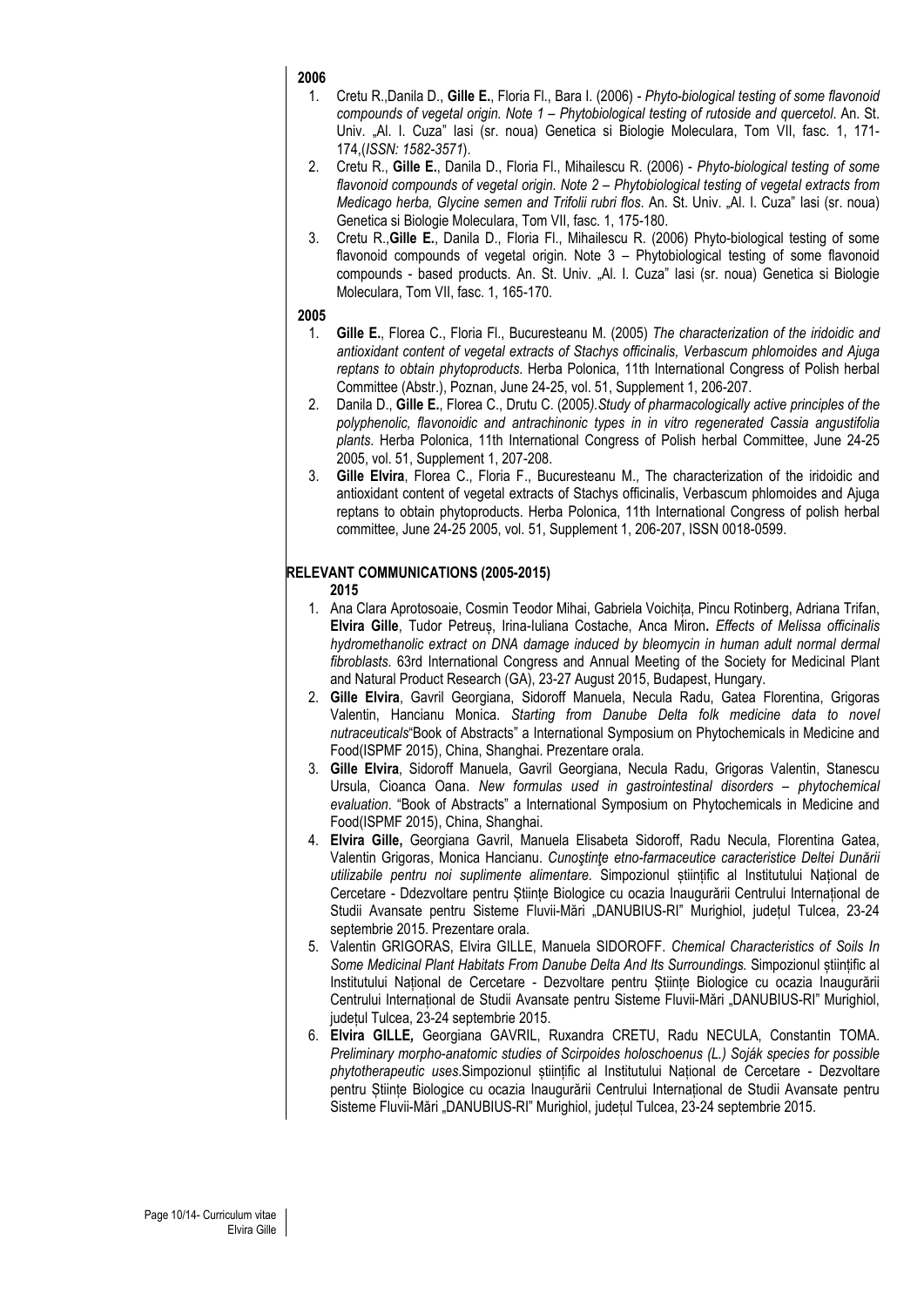- 7. **Elvira Gille,**Carmen Tebrencu, Georgiana Gavril, Elena Ionescu, Valentin Grigoras, Radu Necula*.* The*Biostimulatory Potential of Complex Plant Extracts on Organically Grown Medicinal Species – The Phytochemical Test.* 2nd International Conference on Natural Products Utilization-From Plants to Pharmacy Shelf, Plovdiv, Bulgaria, 14-17 Octombrie, 2015. Prezentare orala.
- 8. Dana Bobit**,** Ionita Lucian, Radu Necula, Manuela Elisabeta Sidoroff, **Elvira Gille.** *The plant species Eupatorium cannabinum L. cultivated in Romania – the initiation of ecological cultivation*. 2nd International Conference on Natural Products Utilization-From Plants to Pharmacy Shelf, Plovdiv, Bulgaria, 14-17 Octombrie, 2015.
- *9.* Radu Necula, **Elvira Gille**, Catalina Drutu, Dana Bobit, Carmen Tebrencu, Georgiana Gavril, Florentina Gatea.*Evaluation of the bioproductivity of Origanum vulgare L. Plants obtained from ecological cultures.* 2nd International Conference on Natural Products Utilization-From Plants to Pharmacy Shelf, Plovdiv, Bulgaria, 14-17 Octombrie, 2015.
- 10. Carmen E. Ţebrencu, **Elvira Gille**, Georgiana Gavril, Elena Ionescu, Radu Necula, Ruxandra M. Cretu.*Preliminary Studies On The Antipathogenic Potential Of Some Plant Extracts Administered To Organically Cultivated Medicinal And Aromatic Plants.*2nd International Conference on Natural Products Utilization-From Plants to Pharmacy Shelf, Plovdiv, Bulgaria, 14-17 Octombrie, 2015.

- 1. Tebrencu, C., **Gille, E**., Cretu, R., Mitroi, G., Iacob, E., Ionescu, E., *Extraction of coumarine compounds from Melilotus officinalis L. (Fam. Fabaceae) with bioprotective potential on crops*, Trends in Natural Products Research, Olomouc/Cehia, 23-25.06.2014.
- 2. Necula, R., Valentin Grigoras, G. L. G., **Gille, E.**, Stănescu, U., *Phytochemical varaiability of Thymus pulegioides wild populations from Bistrita river (Romania)*, Trends in Natural Products Research, Olomouc/Cehia, 23-25.06.2014.
- 3. Boz, I., Toma, C., Zamfirache, M., **Gille, E.**, *Micromorphological research regarding the glandular hairs of Thymus Praecox OPIZ ssp. Polytrichus (A. KERN. EX BORBAS) JALAS*, 8th Conference on Medicinal and Aromatic Plants of Southeast European Countries, Durres/Albania, 19- 22.05.2014.
- 4. Necula, R., Grigoras, V., Boz, I., Tebrencu, C., **Gille, E.**, Stanescu, U., *Phytochemical evaluation of some natural populations of Allium ursinum from the North-Eastern part of Romania*, 8th Conference on Medicinal and Aromatic Plants of Southeast European Countries, Durres/Albania, 19-22.05.2014.
- 5. **Gille, E.**, Necula, R., Gavril, G., Grigoras, V., Miron, A., *Characterization of the antioxidant action of some Crataegus monogyna L. extracts*, 8th Conference on Medicinal and Aromatic Plants of Southeast European Countries, Durres/Albania, 19-22.05.2014.
- 6. Gavril, G. L., Necula, R., Grigoras, V. A., **Gille, E.**,*Phytochemical investigations of Ajuga reptans from culture and wild flora*, 1st International Symposium Modern Biotechnological Advances for Human Health, Bucuresti, 20–22.05.2014.
- 7. Gradinariu, V., Cioanca, O., Hritcu, L., **Gille, E.**, Trifan, A., Hancianu, M., *Comparative efficacy of Ocimum sanctum and Ocimum basilicum volatile oils against amyloid beta (1-42)-induced anxiety and depression in laboratory rats*, PSE Meeting – Phytochemicals in Medicine and Pharmacognosy, Piatra Neamt, 27-30.04.2014.
- 8. **Gille, E.**, Cap Susana, R. N., Gavril, G. L., Agnes, R., Grigoras, V. A., Emilia, C., Bota, F. C., *Food supplements used as adjuvants in the therapy of lung diseases – clinical study – The Bisericani Pneumophthisiology Hospital*, PSE Meeting – Phytochemicals in Medicine and Pharmacognosy, Piatra Neamt, 27-30.04.2014.
- 9. Aprotosoaie, A. C., Trifan, A., **Gille, E.**, Petreus, T., Bordeianu, G., Miron, A.,*Can phytochemicals be a bridge to develop new radioprotective agents?,*PSE Meeting – Phytochemicals in Medicine and Pharmacognosy, Piatra Neamt, 27-30.04.2014.
- 10. Coste, A., Deliu, C., **Gille, E.**, Radu Necula, V. G., Halmagyi, A., *Effect of some cytokinins on morphological development and hypericins content in shoot cultures of Hypericum richeri ssp. transsilvanicum and H. umbellatum*, PSE Meeting – Phytochemicals in Medicine and Pharmacognosy, Piatra Neamt, 27-30.04.2014.
- 11. Bobit, D., **Gille, E.**, Asanica, A., *Partial results regarding the transfer into culture of the Eupatorium cannabinum, Helleborus purpurascens si Inula helenium, species in the pedoclimatic conditions of the Dacia Plant SRL company production unit*, PSE Meeting – Phytochemicals in Medicine and Pharmacognosy, Piatra Neamt, 27-30.04.2014.
- 12. Mutu, A., Budeanu, O., Martea, R., **Gille, E.**, Port, A., Duca, M., *Genetic variability in natural populations and cultures of Origanum vulgare subsp. vulgare*, PSE Meeting – Phytochemicals in Medicine and Pharmacognosy, Piatra Neamt, 27-30.04.2014.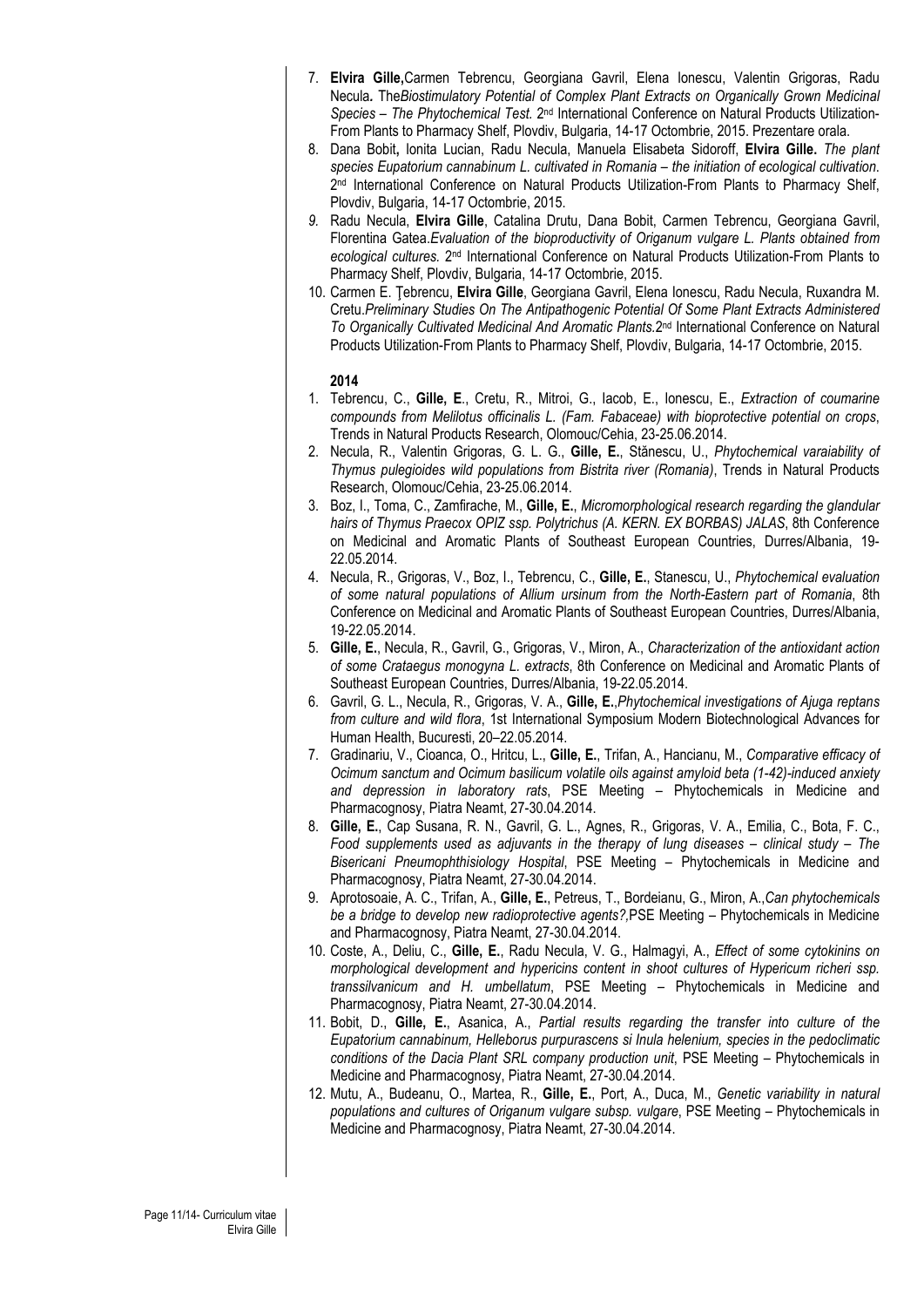- 13. Aprotosoaie A.C., Trifan A., **Gille E.**, Adumitresei L., Tănase C., Miron A., *Activitatea antioxidantă in vitro a extractelor hidrometanolice din Origanum majorana si Dracocephalum moldavica,*  Congresul National de Farmacie din Romania, editia a XV-a, Iasi, Romania,24-27.09.2014.
- 14. **Gille E.**, Gavril G. L., Necula R., Budeanu O., Cioancă O., *Evaluarea variabilităţii fitochimice a unor populaţii naturale la specii de Origanum, Ajuga şi Polygala*, Congresul National de Farmacie din Romania, editia a XV-a, Iasi, Romania, 24-27.09.2014.
- 15. Grădinariu V., Cioancă O., Ioan E., Tănase C., Hriţcu L., Oprea A., **Gille E.**, Spac A. F., Hăncianu M., *Ocimum basilicum var. purpurascens: investigatii fitochimice si biologice*, Congresul National de Farmacie din Romania, editia a XV-a, Iasi, Romania, 24-27.09.2014.
- 16. Trifan A., Brebu M., Spac A., Adumitresei L., **Gille E.**, Miron A., Aprotosoaie A.C., *Chemical composition and in vitro antioxidant activity of essential oils of three Lamiaceae from the Romanian flora*, Conferinta Anuala a Facultatii de Biologie, Universitatea "Al.I.Cuza" , "Biodiversity conservation in context of sustainable development", Iasi, Romania, 23-25.10.2014.
- 17. **Gille E.**, Gavril G. L., Necula R., Grigoras V. A., RaclariuA.C., Popa O. M., *Valorificarea si conservarea biodiversitatii vegetale si prin turism montan*, Editia a II-a Simpozionul "Turism in Ceahlau – Prezent si Perspective", Durau/Romania, 02.06.2014.
- 18. **Gille E.**, *Suplimente alimentare obţinute prin valorificarea fructelor de pădure*, Festivalul fructelor de Padure, Editia a V-a, Piatra Neamt/Romania, 19-20.09.2014.

- 1. Cioancă O, Mircea C, Iancu C, **Gille E,** Hăncianu M*. Intraspecific variability of origanum crop varieties depending on growing conditions: secondary metabolites accumulation*, 13th International Multidisciplinary Scientific GeoConference & EXPO – SGEM2013, ISI CONFERENCE PROCEEDINGS, sub tipar –16-21 iunie 2013.
- 2. Cioancă O, Grădinariu V, Hrițcu L, **Gille E**, Mircea C, Hăncianu M. *The chemical profile and biological activity of three basil species cultivated in Romania*, paper presented at 1st MESMAP – First Mediterranean Symposium on Medicinal and Aromatic Plants, 17-20 April, 2013.
- 3. **Gille, E**., Bobit, D., Gavril, G., Boz, I., Hancianu, M., *Ecological cultures of medicinal and aromatic plants commercialized in food supplements*,Trends in natural products research: a young scientists meeting of PSE and ÖPhG, Obergurgl/Tyrol, Austria, 21 – 25.07.2013.
- 4. Boz, I., **Gille, E.,** Mihalache, I., Zamfirache, M.-M., Efrose, R.,*Influence of altitude on the chemical composition of essential oils of Thymus balcanus Borbás*, Trends in natural products research: a young scientists meeting of PSE and ÖPhG, Obergurgl/Tyrol, Austria, 21 – 25.07.2013.
- 5. Mihalache, I., Gavril, G., Spac, A., Drutu, C., Necula, R., **Gille, E.,***The study of volatile oil in chemovarieties of Origanum vulgare cultivated in Romania*, Trends in natural products research: a young scientists meeting of PSE and ÖPhG, Obergurgl/Tyrol, Austria, 21 – 25.07.2013.
- 6. Stefanache, C., Danila, D., Necula, R., Grigoras, V., **Gille, E.,***Comparative phytochemical analysis for Agastache rugosa Kuntze experimental variants in conventional cultures*, Trends in natural products research: a young scientists meeting of PSE and ÖPhG, Obergurgl/Tyrol, Austria, 21 – 25.07.2013.
- 7. Cioancă, O., Mircea, C., Iancu, C., **Gille, E.,** Hăncianu, M., *Intraspecific variability of Origanum crop varieties depending on growing conditions: secondary metabolites accumulation*, 13th SGEM GeoConference on Nano, Bio And Green – Technologies For A Sustainable Future, Albena, Varna, Bulgaria, 16-22.06.2013.
- 8. Cioancă, O., Grădinariu, V., Hrițcu, L., **Gille, E**., Mircea, C., Hăncianu, M., *The chemical profile and biological activity of three basil species cultivated in Romania*, 1st MESMAP – First Mediterranean Symposium on Medicinal and Aromatic Plant,Gazimagosa (Famagusta) / the Northern Cyprus, 17 – 20.04.2013.
- 9. Danila, D., Stefanache, C., Grigoras, V., Necula, R., **Gille, E**., *Phytochemical studies on phenolic compounds of some species with anti-inflamatory potential of wild plant population in the North-Eastern Carpathians from Romania*, 61st International Congress and Annual Meeting of the Society for Medicinal Plant and Natural Product Research, Münster, Germania, 1-5.09.2013.
- 10. Ciocarlan, N., Ghendov, V., Dănilă, D., **Gille, E**., *Bio-ecological and preliminary phytochemical studies on spontaneous Lamium album species*, Biotehnologii avansate – realizări şi perspective: Al 3-lea Simpoz. Naţ. cu participare intern. Chişinău, Republica Moldova. 24-25.10.2013.
- 11. **Gille, E**., Necula, R., Drutu, C., Gavril, G., Stefanache, C., Danila, D., *Evaluation of the biochemical variability in Hyssopus officinalis variants from ecological cultures*, Al V-lea Simpozion de Etnofarmacologie, Brasov / Romania, 21-23.06.2013.
- 12. Danila, D., Stefanache, C., Grigoras, V., Necula, R., Gavril, G., **Gille, E**., *The biochemical diversity of the of the Perila and Agastache species aiming their transfer into culture*, Al V-lea Simpozion de Etnofarmacologie, Brasov / Romania, 21-23.06.2013.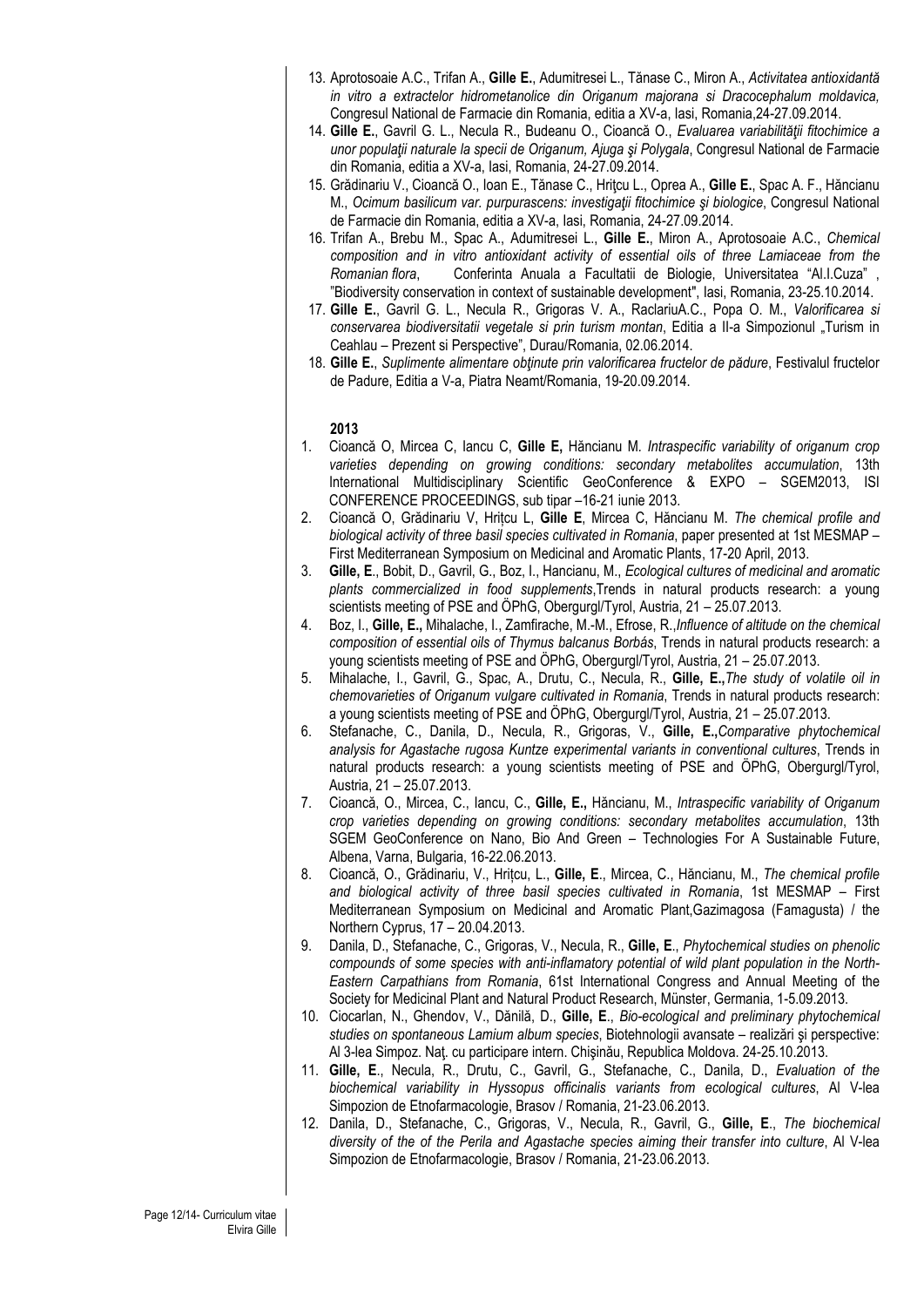1. Gatea, F., **Gille, E.**, Radu, G., *Antioxidant Activity And Constituents Of Propolis Collected In Various Areas Of Romania*,CMAPSEEC, Subotica, Serbia, 27-31.05.2012.

Boz, I., **Gille, E**., Dunca, S., Necula, R., Zamfirache, M., *Chemical Composition and Antibacterial*  Activity of Essential Oils from Five Populations of Thymus pulegioides L., Phytochemical Society of Europe Congress on Bio-communication, Semiochemicals involving plants (Biocom12),Cadiz, Spania,10-12/09.2012.

### **2011**

- 1. Alexandru, V., Necula, R., Ghita, G., Gaspar, A., Toma, A., Tatia, R., **Gille, E**., *Evaluation of four traditional Romanian medicinal plants as wound healing agents*, 59th International Congress and Annual Meeting of the Society for Medicinal Plant and Natural Product Research,Antalya / Turcia,04-09.11.2011.
- 2. **Gille, E.,** Sidoroff, M. E., *Aspects regarding the using and selling of Romanian phytopreparations, SEE Network in Phytochemistry and Chemistry of Natural Products as Contribution to a Regional Strategy for Growth and Jobs Creation*, Sofia / Bulgaria, 30.09-01.10.2011.
- 3. **Gille, E.,***Vegetal Bioresources, from Ecological Cultures to Industrial Capitalization*, 4th Thematic Workshop of Crops2Industry EU Project, Thessaloniki / Grecia, 02.09.2011.
- 4. Stefanache, C., Necula, R., **Gille, E.**, Vantu, S., Danila, D., *Preliminary studies for identification of some active principles in Arnica montana L. cell suspension*, 1st International Symposium on Medicinal, Aromatic and Nutraceutical Plants from Mountainous Areas, Saas Fee / Switzerland, 05-09.07.2011.
- 5. Ghita, G., Cioanca, O., **Gille, E.,** Necula, R., Stanescu, U., *Contributions To The Phytochemical Study Of Some Samples Of Ajuga Reptans L. And Ajuga Genevensis L*., The IVth Symposium of Ethnopharmacology , Association "Romanian Society Of Ethnopharmacology", Brasov, 21- 24.06.2011.
- 6. Stefanache, C., Danila, D., Necula, R., **Gille, E**., Falticeanu, M., *Valorificarea si conservarea prin tehnici conventionale si neconventionale la specii de Nepeta*, The IVth Symposium of Ethnopharmacology , Association "Romanian Society Of Ethnopharmacology", Brasov, 21- 24.06.2011.
- 7. Danila, D., Stefanache, C., **Gille, E**., Mardari, C., *Studii estimative privind bioproductivitatea in populatii naturale de Arnica montana L. din Muntii Bistritei (Carpatii Orientali)*, Simpozionul National "Plante Medicinale – Prezent si Perspective", editia a XI-a, INCDSB /CCB "Stejarul", Piatra Neamt, 08-10.06.2011.
- 8. Stefanache, C., Danila, D., Necula, R., **Gille, E**.,*Tehnici de conservare utilizate la speciile Nepeta cataria L. si Dracocephalum moldavica L., Simpozionul Stiintific "Conservarea Diversitatii Plantelor In situ si Ex situ*, Gradina Botanica "Atanasie Fatu", Iasi,27-29/10.2011.

- 1. Stefanache C., Danila D., **Gille E**., Tomescu C., In vitro multiplication used in preserving the *Arnica montana* L. species in the Romanian Bistrita Mountains, 58th International Congress and Annual Meeting of the Society for Medicinal Plant and Natural Product Research, 29.08- 02.09/2010, Berlin, Germania.
- 2. **Gille E**., Trifan A., Miron A., Drutu C., Stanescu U., Researches regarding the antioxidant activity of the polyphenolic fractions extracted from the fruit of some culture variants of *Coriandrum*  sativum L., 58th International Congress and Annual Meeting of the Society for Medicinal Plant and Natural Product Research, 29.08-02.09/2010, Berlin, Germania.
- 3. Aprotosoaie AC., **Gille E**., Spac A., Necula R., Drutu C., Stanescu U., Hancianu M., Influence of planting density on yield and essential oil composition of Hyssop (*Hyssopus officinalis* L.), 58th International Congress and Annual Meeting of the Society for Medicinal Plant and Natural Product Research, 29.08-02.09/2010, Berlin, Germania.
- 4. Danila D., Necula R., Spac A., Tebrencu C., **Gille E.,** Phytochemical evaluation of some natural populations of Achillea, Hypericum and Thymus from Romanian Eastern Carpathians used in traditional medicine, 58th International Congress and Annual Meeting of the Society for Medicinal Plant and Natural Product Research, 29.08-02.09/2010, Berlin, Germania.
- 5. Aprotosoaie A., **Gille E.**, Spac A., Gonceariuc M., Hancianu M., Stanescu U., Chemical composition of essential oils from leaves and twigs with leaves of two new varieties of common sage (*Salvia officinalis* L.), 58th International Congress and Annual Meeting of the Society for Medicinal Plant and Natural Product Research, 29.08-02.09/2010, Berlin, Germania.